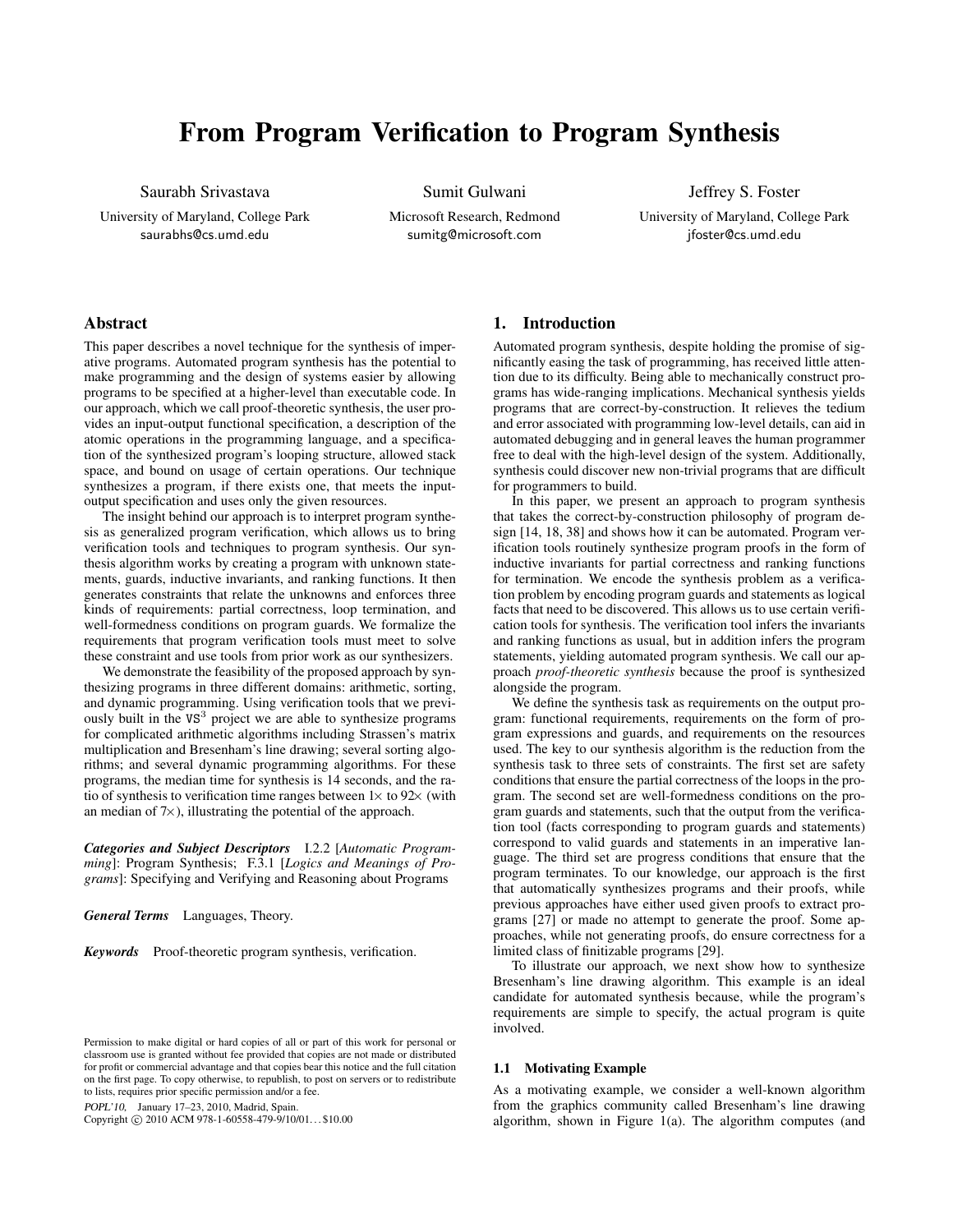| (a) Bresenhams (int $X, Y$ ) {               | (b) Bresenhams (int $X, Y$ )                                                                                                |
|----------------------------------------------|-----------------------------------------------------------------------------------------------------------------------------|
| $v_1:=2Y-X$ ; $u:=0$ ; $x:=0$ ;              | $\parallel$ true $\rightarrow v'_1$ =2 $Y-X \wedge y'$ =0 $\wedge x'$ =0                                                    |
| while $(x < X)$                              | while $(x < X)$                                                                                                             |
| $out[x] := y;$                               | $[ v_1 \times 0 \rightarrow out'$ =upd $(out, x, y) \wedge v'_1 = v_1 + 2Y \wedge y' = y \wedge x' = x + 1]$                |
| if $(v_1 < 0)$                               | $[]v_1 \geq 0 \rightarrow out'$ =upd( <i>out,x,y</i> ) $\land v'_1$ =v <sub>1</sub> +2(Y-X) $\land y'$ =y+1 $\land x'$ =x+1 |
| $v_1 := v_1 + 2Y$ ;                          | return $out;$                                                                                                               |
| else                                         |                                                                                                                             |
| $v_1 := v_1 + 2(Y-X);$ $y_{1} + \frac{1}{2}$ | $0 < Y \leq X \wedge v_1 = 2(x+1)Y-(2y+1)X \wedge$                                                                          |
| $x++$<br>return $out$ ;                      | $2(Y-X) \le v_1 \le 2Y \wedge$<br>Invariant $\tau$ :                                                                        |
|                                              | (c)<br>$\forall k: 0 \leq k \leq x \Rightarrow 2 out[k] - (Y/X)k  \leq 1$                                                   |
|                                              | Ranking function $\varphi : X - x$                                                                                          |

Figure 1. (a) Bresenham's line drawing algorithm (b) The invariant and ranking function that prove partial correctness and termination, respectively. (c) The algorithm written in transition system form, with statements as equality predicates, guarded appropriately.

writes to the output array *out*) the discrete best-fit line from  $(0, 0)$ to  $(X, Y)$ , where the point  $(X, Y)$  is in the NE half-quadrant, i.e.,  $0 \lt Y \leq X$ . The best-fit line is one that does not deviate more than half a pixel away from the real line, i.e.,  $|y - (Y/X)x| \leq 1/2$ . For efficiency, the algorithm computes the pixel values  $(x, y)$  of this best-fit line using only linear operations, but the computation is non-trivial and the correctness of the algorithm is also not evident.

The specification for this program is succinctly written in terms of its precondition  $\tau_{pre}$  and postcondition  $\tau_{post}$ :

$$
\begin{array}{ll} \tau_{\tt pre}: & 0 < Y \leq X \\ \tau_{\tt post}: & \forall k: 0 \leq k \leq X \Rightarrow 2|out[k] - (Y/X)k| \leq 1 \end{array}
$$

Notice that in the postcondition, we have written the assertion outside the loop body for clarity of presentation, but it can easily be rewritten, as a quantifier-free assertion, inside. Bresenham proposed the program shown in Figure 1(a) to implement this specification. The question we answer is whether it is possible to synthesize the program given just the specification and a description of the available resources (control flow, stack space and operations). Let us stepwise develop the idea behind synthesis starting from the verification problem for the given program.

Observe that we can write program statements as equality predicates and acyclic fragments as transition systems. For example, we can write  $x := e$  as  $x' = e$ , where x' is a renaming of x to its output value. We will write statements as equalities between the output (primed) versions of the variables and the expression (over the unprimed versions of the variables). Also, guards that direct control flow in an imperative program can now be seen as guards for statement facts in a transition system. Figure 1(b) shows our example written in transition system form. To prove partial correctness, one can write down the inductive invariant for the loop and verify that the verification condition for the program is in fact valid. The verification condition consists of four implications for the four paths corresponding to the entry, exit, and one each for the branches in the loop. Using standard verification condition generation, with the precondition  $\tau_{\text{pre}}$  and postcondition  $\tau_{\text{post}}$ , and writing the renamed version of invariant  $\tau$  as  $\tau'$ , these are

$$
\tau_{\text{pre}} \land s_{\text{entry}} \Rightarrow \tau'
$$
\n
$$
\tau \land \neg g_{\text{loop}} \Rightarrow \tau_{\text{post}}
$$
\n
$$
\tau \land g_{\text{loop}} \land g_{\text{body1}} \land s_{\text{body1}} \Rightarrow \tau'
$$
\n
$$
\tau \land g_{\text{loop}} \land g_{\text{body2}} \land s_{\text{body2}} \Rightarrow \tau'
$$
\n
$$
(1)
$$

where we use symbols for the various parts of the program:

 $g_{\text{body1}}: v_1 < 0$  $g_{\text{body2}}: v_1 \geq 0$  $g_{\texttt{loop}}: x \leq X$  $s_{\text{entry}}: v_1' = 2Y - X \wedge y' = 0 \wedge x' = 0$  $s_\text{body1}$ :  $out'\text{=upd}(out, x, y) \land v'_1\text{=}v_1\text{+}2Y \land y'\text{=}y \land x'\text{=}x\text{+}1$  $s_{\text{body2}}: out'=\text{upd}(out, x, y) \wedge v_1^{\dagger} = v_1 + 2(Y \cdot X) \wedge y' = y + 1 \wedge x' = x + 1$ 

With a little bit of work, one can *validate* that the invariant  $\tau$  shown in Figure 1(c) satisfies Eq. (1). Checking the validity of given invariants can be automated using SMT solvers [10]. In fact, powerful program verification tools now exist that can generate fixedpoint solutions—inductive invariants such as  $\tau$ —automatically using constraint-based techniques [6, 21, 32], abstract interpretation [9] or model checking [3]. There are also tools that can prove termination [7]—by inferring ranking functions such as  $\varphi$ —and together with the safety proof provide a proof for total correctness.

The insight behind our paper is to ask the question, if we can infer  $\tau$  in Eq. (1), then is it possible to *infer* the guards  $g_i$ 's and the statements  $s_i$ 's at the same time? We have found that we can indeed infer guards and statements as well, by suitably encoding programs as transition systems, asserting appropriate constraints, and then leveraging program verification techniques to do a systematic (lattice-theoretic) search for unknowns in the constraints. Here the unknowns now represent both the invariants and the statements and guards. It turns out that a direct solution to the unknown guards and statements may be uninteresting, i.e., it may not correspond to real programs. But we illustrate that we can impose additional *well-formedness* constraints on the unknown guards and statements such that any solution to this new set of constraints corresponds to a valid, real program. Additionally, even if we synthesize valid programs, it may be that the programs are non-terminating. Therefore we need to impose additional *progress* constraints that ensure that the synthesized programs are ones that we can actually run. We now illustrate the need for these well-formedness and progress constraints over our example.

Suppose that the statements  $s_{\text{entry}}$ ,  $s_{\text{body1}}$  and  $s_{\text{body2}}$ , are unknown. A trivial satisfying solution to Eq. (1) may set all these unknowns to false. If we use a typical program verification tool that computes least fixed-points starting from  $\bot$ , then indeed, it will output this solution. On the other hand, let us make the conditional guards  $g_{\text{body1}}$  and  $g_{\text{body2}}$  unknown. Again,  $g_{\text{body1}} = g_{\text{body2}} = \text{false}$ is a satisfying solution. We get uninteresting solutions because the unknowns are not constrained enough to ensure valid statements and control-flow. Statement blocks are modeled as  $\bigwedge_i x'_i = e_i$ , with one equality for each output variable  $x'_i$  and expressions  $e_i$ are over input variables. Therefore, false does not correspond to any valid block. Similarly  $g_{\text{body1}} = g_{\text{body2}} = \text{false}$  does not correspond to any valid conditional with two branches. For example, consider if  $(g)$   $S_1$  else  $S_2$  with two branches. Note how  $S_1$  and S<sub>2</sub> are guarded by g and  $\neg g$ , respectively, and  $g \vee \neg g$  holds. For every valid conditional, the disjunction of the guards is always a tautology. In verification, the program syntax and semantics ensure the *well-formedness* of acyclic fragments. In synthesis, we will need to explicitly constrain well-formedness of acyclic fragments (Section 3.4).

Next, suppose that the loop guard  $g_{\text{loop}}$  is unknown. In this case if we attempt to solve for the unknowns  $\tau$  and  $g_{\text{loop}}$ , then one valid solution assigns  $\tau = g_{\text{loop}} = \text{true}$ , which corresponds to an non-terminating loop. In verification, we were only concerned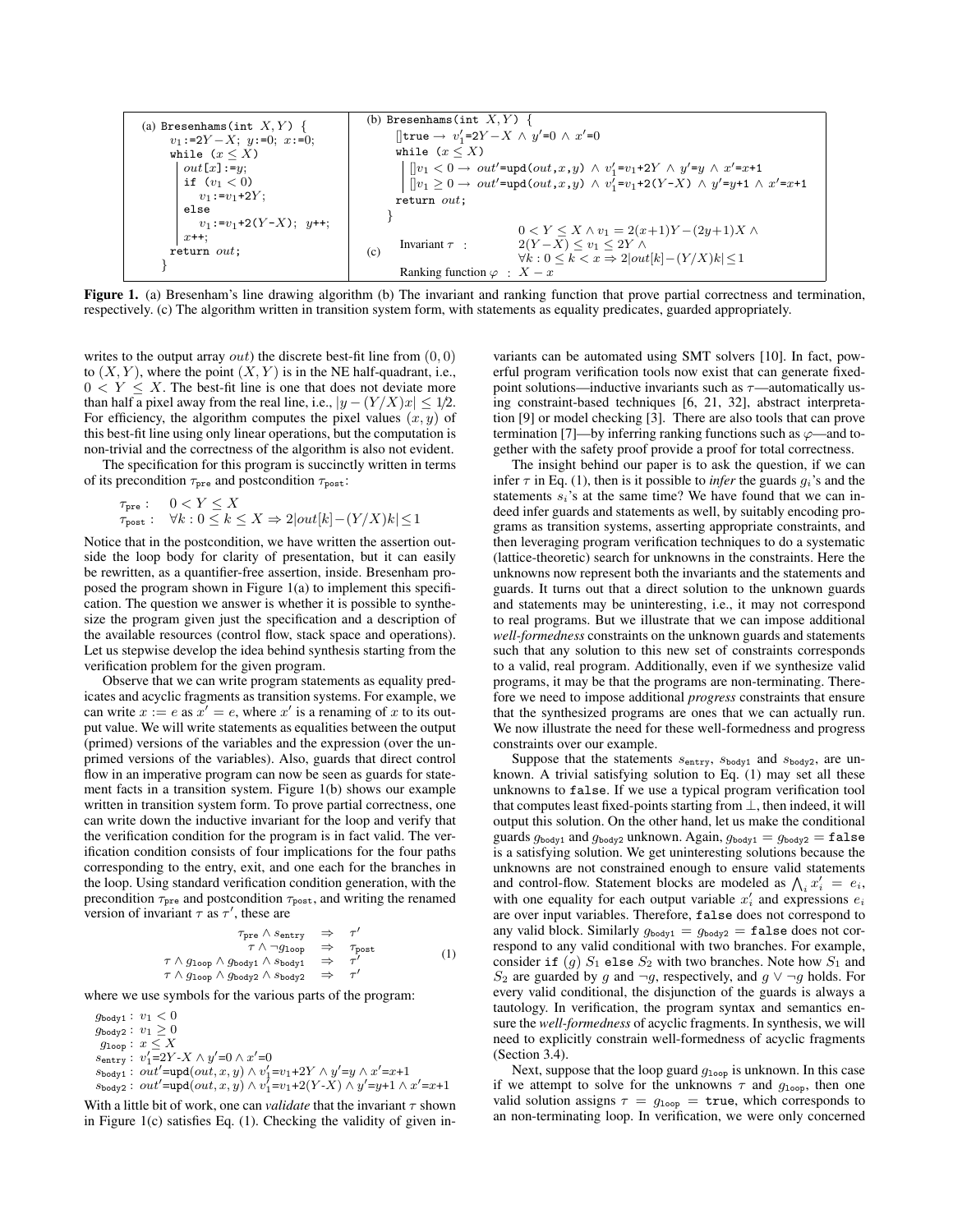with partial correctness and assumed that the program was terminating. In synthesis, we will need to explicitly *encode progress* by inferring appropriate ranking functions, like  $\varphi$  in Figure 1(c), to prevent the synthesizer from generating non-terminating programs (Section 3.5).

Note that our aim is not to solve the completely general synthesis problem for a given *functional specification*. Guards and statements are unknowns but they take values from given domains, specified by the user as *domain constraints*, so that a lattice-theoretic search can be performed by existing program verification tools. Also notice that we did not attempt to change the number of invariants or the invariant position in the constraints. This means that we assume a given looping or *flowgraph structure*, e.g., one loop for our example. Lastly, as opposed to verification, the set of program variables is not known, and therefore we need a specification of the *stack space* available and also a bound on the type of *computations* allowed.

We use the specifications to construct an *expansion* that is a program with unknown symbols and construct safety conditions over the unknowns. We then impose the additional well-formedness and progress constraints. We call the new constraints *synthesis conditions* and hope to find solutions to them using program verification tools. The constraints generated are non-standard, and therefore to solve them we need verification tools that satisfy certain properties. Verification tools we developed in previous work [32, 21] indeed have those properties. We use them to efficiently solve the synthesis conditions to synthesize programs, with a very acceptable slowdown over verification.

The guards, statements and proof terms for the example in this section come from the domain of arithmetic. Therefore, a program verification tool for arithmetic would be appropriate. For programs whose guards and statements are more easily expressed in other domains, a corresponding verification tool for that domain should be used. In fact, we have employed tools for the domains of arithmetic and predicate abstraction for proof-theoretic synthesis with great success. Our objective is to reuse existing verification technology—that started with invariant validation and progressed to invariant inference—and push it further to *program synthesis*.

#### 1.2 Contributions

This paper makes the following contributions:

- We present a novel way of specifying a synthesis task as a triple consisting of the functional specification, the domains of expressions and guards that appear in the synthesized program, and resource constraints that the program is allowed to use (Section 2).
- We view program synthesis as generalized program verification. We formally define constraints, called synthesis conditions, that can be solved using verification tools (Section 3).
- We present requirements that program verification tools must meet in order to be used for synthesis of program statements and guards (Section 4).
- We build synthesizers using verification tools and present synthesis results for the three domains of arithmetic, sorting and dynamic programming (Section 5).

# 2. The Synthesis Scaffold and Task

We now elaborate on the specifications that a proof-theoretic approach to synthesis requires and how these also allow the user to specify the space of interesting programs.

We describe the synthesis problem using a *scaffold* of the form

$$
\langle \mathcal{F}, \mathcal{D}, \mathcal{R} \rangle
$$

The three components are as follows:

*1. Functional Specification* The first component F of a scaffold describes the desired precondition and postcondition of the synthesized program. Let  $v_{in}$  and  $v_{out}$  be the vectors containing the input and output variables, respectively. Then a functional specification  $\mathcal{F} = (F_{\text{pre}}(v_{\text{in}}), F_{\text{post}}(v_{\text{in}}^*, v_{\text{out}}))$  is a tuple containing the formulae that hold at the entry and exit program locations. For example, for the program in Figure 1,  $F_{pre}(X, Y) = (0 \lt Y \leq X)$  and F<sub>post</sub> $(X, Y, out) \doteq \forall k : 0 \le k \le X \Rightarrow 2(Y/X)k - 1 \le$  $2out[k] \leq 2(Y/X)k + 1.$ 

*2. Domain Constraints* The second component D of the scaffold describes the domains for expressions and guards in the synthesized program. The domain specification  $\mathcal{D} = (D_{\text{exp}}, D_{\text{grd}})$  is a tuple that constrains the respective components:

- 2a. *Program Expressions:* The expressions manipulated by the program come from the domain  $D_{\text{exp}}$ .
- 2b. *Program Guards:* The logical guards (boolean expressions) used to direct control flow in the program come from the domain  $D_{\rm{grd}}.$

For example, for the program in Figure 1, the domains  $D_{\text{exp}}, D_{\text{grd}}$ are both linear arithmetic.

*3. Resource Constraints* The third component R of the scaffold describes the resources that the synthesized program can use. The resource specification  $\mathcal{R} = (R_{\text{flow}}, R_{\text{stack}}, R_{\text{comp}})$  is a triple of resource templates that the user must specify for the flowgraph, stack and computation, respectively:

3a. *Flowgraph Template* We restrict attention to structured programs (those that are goto-less, or whose flowgraphs are reducible [22]). The structured nature of such flowgraphs allows us to describe them using simple strings. The user specifies a string  $R_{\text{flow}}$  from the following grammar:

$$
T \quad ::= \quad \circ \quad | \quad * (T) \quad | \quad T; T \tag{2}
$$

where ∘ denotes an acyclic fragment of the flow graph,  $*(T)$ denotes a loop containing the body  $T$  and  $T$ ;  $T$  denotes the sequential composition of two flow graphs. For example, for the program in Figure 1,  $R_{flow} = \circ; *(\circ)$ .

- 3b. *Stack Template* A map  $R_{\text{stack}}$ : type  $\rightarrow$  int indicating the number of extra temporary variables of each type available to the program. For example, for the program in Figure 1,  $R_{\text{stack}} = (\text{int}, 1).$
- 3c. *Computation Template* At times it may be important to put an upper bound on the number of times an operation is performed inside a procedure. A map  $R_{\text{comp}}:$  op  $\rightarrow$  int of operations op to the upper bound specifies this constraint. For example, for the program in Figure 1,  $R_{\text{comp}} = \emptyset$  which indicates that there are no constraints on computation.

On the one hand, the resource templates make synthesis tractable by enabling a systematic lattice-theoretic search, while on the other they allow the user to specify the space of interesting programs and can be used as a feature. For instance, the user may wish to reduce memory consumption at the expense of a more complex flowgraph and still meet the functional specification. If the user does not care, then the resource templates can be considered optional and left unspecified. In this case, the synthesizer can iteratively enumerate possibilities for each resource and attempt synthesis with increasing resources.

#### 2.1 Picking a proof domain and a solver for the domain

Our synthesis approach is proof-theoretic and we synthesize the proof terms, i.e., invariants and ranking functions, alongside the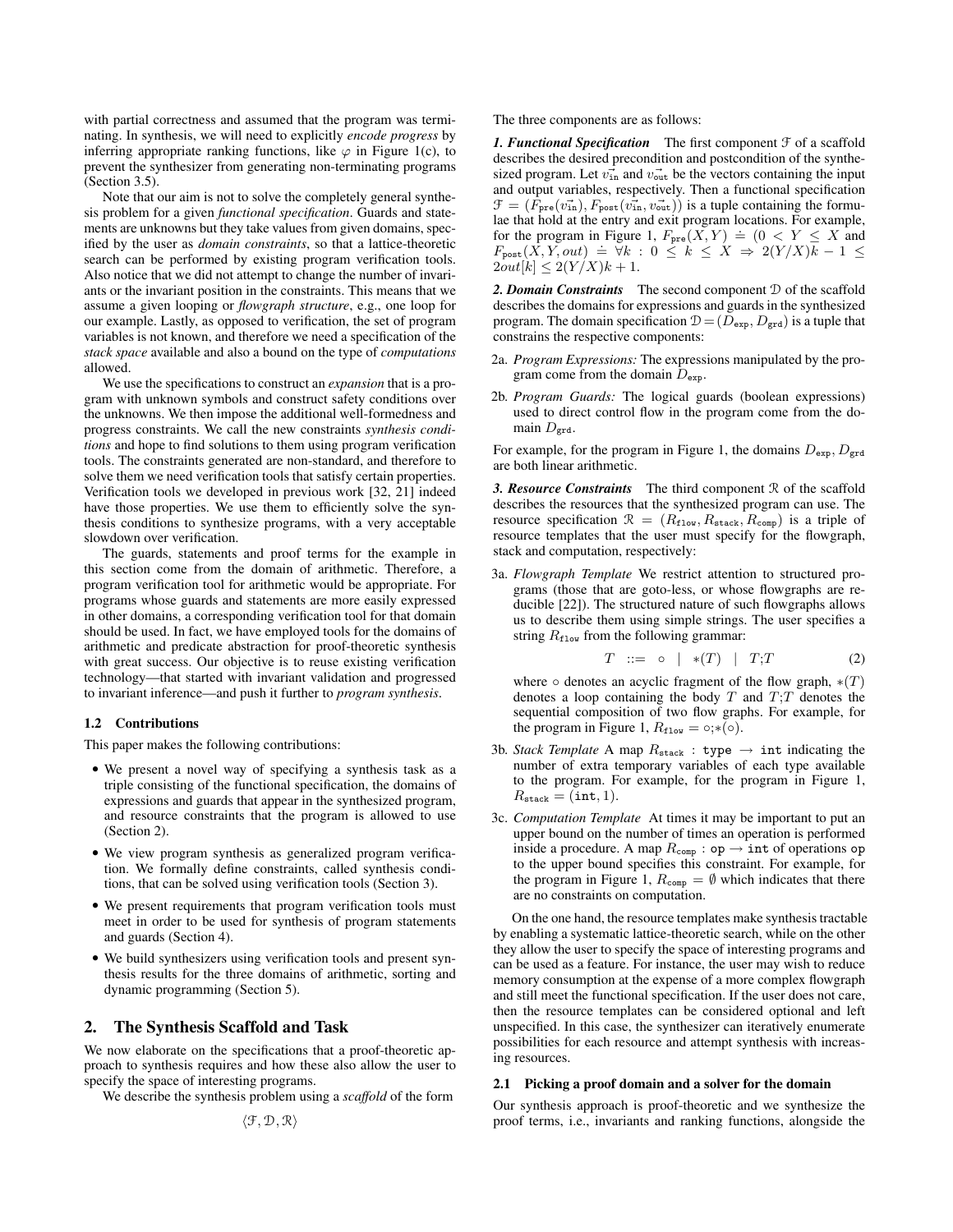program. These proof terms will take values from a suitably chosen *proof domain*  $D_{\text{prf}}$ . Notice that  $D_{\text{prf}}$  will be at least as expressive as  $D_{\text{grd}}$  and  $D_{\text{exp}}$ . The user chooses an appropriate proof domain and also picks a solver capable of handling that domain. We will use program verification tools as solvers and typically, the user will pick the most powerful verification tool available for the chosen proof domain.

#### 2.2 Synthesis Task

Given a scaffold  $\langle \mathcal{F}, \mathcal{D}, \mathcal{R} \rangle$ , we call an executable program *valid* with respect to the scaffold if it meets the following conditions.

- When called with inputs  $v_{in}$  that satisfy  $F_{pre}(v_{in}^{\rightarrow})$  the program terminates, and the resulting outputs  $v_{\text{out}}^{\uparrow}$  satisfy  $F_{\text{post}}(v_{\text{in}}^{\uparrow}, v_{\text{out}}^{\uparrow})$ . There are associated invariants and ranking functions that provide a proof of this fact.
- There is a program loop (with an associated loop guard  $q$ ) corresponding to each loop annotation (specified by "∗") in the flowgraph template  $R_{\text{flow}}$ . The program contains statements from the following imperative language IML for each acyclic fragment (specified by "∘").

$$
S \ ::= \ \mathtt{skip} \ | \ \ S;S \ | \ x := e \ | \ \mathtt{if} \ g \ \mathtt{then} \ S \ \mathtt{else} \ S
$$

Where  $x$  denotes a variable,  $e$  denotes some expression, and  $g$ denotes some predicate. (Memory reads and writes are modeled using memory variables and select/update expressions.) The domain of expressions and guards is as specified by the scaffold, i.e.,  $e \in D_{\text{exp}}$  and  $g \in D_{\text{grd}}$ .

- The program only uses as many local variables as specified by  $R_{\text{stack}}$  in addition to the input and output variables  $v_{\text{in}}^2$ ,  $v_{\text{out}}^2$ .
- Each elementary operation only appears as many times as specified in  $R_{\text{comp}}$ .

EXAMPLE 1 (Square Root). *Let us consider a scaffold with functional specification*  $\mathcal{F} = (x \geq 1, (i-1)^2 \leq x < i^2)$ , which states *that the program computes the integral square root of the input x , i.e.,*  $i-1 = \lfloor \sqrt{x} \rfloor$ . Also, let the domain constraints  $D_{\text{exp}}, D_{\text{grad}}$ *be limited to linear arithmetic expressions, which means that the program cannot use any native square root or squaring operations.* Lastly, let the  $R_{\text{flow}}$ ,  $R_{\text{stack}}$  and  $R_{\text{comp}}$  be  $\circ;*(\circ),\circ$ <sup>{</sup>(int, 1)} and ∅*, respectively. A program that is valid with respect to this scaffold is the following:*

| IntSqrt(int x) {<br>$v: = 1; i: = 1;$<br>while <sup><math>\tau, \varphi</math></sup> ( $v \leq x$ ) | <i>Invariant</i> $\tau$ :<br>$v=i^2 \wedge x \ge (i-1)^2 \wedge i \ge 1$ |
|-----------------------------------------------------------------------------------------------------|--------------------------------------------------------------------------|
| $ v:=v+2i+1;i++;$<br>return $i-1$ :                                                                 | Ranking function $\varphi$ :<br>$x-(i-1)^2$                              |
|                                                                                                     |                                                                          |

*where* v, i *are the additional stack variable and loop iteration counter (and reused in the output), respectively. Also, the loop is annotated with the invariant*  $\tau$  *and ranking function*  $\varphi$  *as shown, and which prove partial correctness and termination, respectively.*

In the next two sections, we formally describe the steps of our synthesis algorithm. We first generate *synthesis conditions* (Section 3), which are constraints over unknowns for statements, guards, loop invariants and ranking functions. We then observe that they resemble verification conditions, and we can employ verification tools, if they have certain properties, to solve them (Section 4).

## 3. Synthesis Conditions

In this section, we define and construct *synthesis conditions* for an input scaffold  $\langle \mathcal{F}, \mathcal{D}, \mathcal{R} \rangle$ . Using the resource specification  $\mathcal{R}$ , we first generate a program with unknowns corresponding to the fragments we wish to synthesize. Synthesis conditions then specify constraints on these unknowns and ensure partial correctness, loop termination and well-formedness of control-flow. We begin our discussion by motivating the representation we use for acyclic fragments in the synthesized program.

#### 3.1 Using Transition Systems to Represent Acyclic Code

Suppose we want to infer a set of (straight-line) statements that transform a precondition  $\phi_{pre}$  to a postcondition  $\phi_{post}$ , where the relevant program variables are  $x$  and  $y$ . One approach might be to generate statements that assign unknown expressions  $e_x$  and  $e_y$  to  $x$  and  $y$ , respectively:

$$
\{\phi_{\text{pre}}\}x := e_x; y := e_y\{\phi_{\text{post}}\}
$$

Then we can use Hoare's axiom for assignment to generate the verification condition  $\phi_{\text{pre}} \Rightarrow (\phi_{\text{post}}[y \mapsto e_y])[x \mapsto e_x]$ . However, this verification condition is hard to automatically reason about because it contains substitution into unknowns. Even worse, we have restricted the search space by requiring the assignment to  $y$  to follow the assignment to  $x$ , and by specifying exactly two assignments.

Instead we will represent the computation as a transition system which provides a much cleaner mechanism for reasoning when program statements are unknown. A *transition* in a transition system is a (possibly parallel) mapping of the input variables to the output variables. Variables have an input version and an output version (indicated by primed names), which allows them to change state. For our example, we can write a single transition:

$$
\{\phi_{\text{pre}}\}\langle x',y'\rangle = \langle e_x,e_y\rangle\,\{\phi_{\text{post}}'\}
$$

Here  $\phi'_{\text{post}}$  is the postcondition, written in terms of the output variables, and  $e_x, e_y$  are expressions over the input variables. The verification condition corresponding to this tuple is  $\phi_{pre} \wedge x' =$  $e_x \wedge y' = e_y \Rightarrow \phi'_{\text{post}}$ . Note that every state update (assignment) can always be written as a transition.

We can extend this approach to arbitrary acyclic program fragments. A *guarded transition* (written  $\left[ \right] g \rightarrow s$ ) contains a statement  $s$  that is executed only if the quantifier-free guard  $g$  holds. A *transition system* consists of a set  $\{[[g_i \rightarrow s_i]_i] \}$  of guarded transitions. It is easy to see that a transition system can represent any arbitrary acyclic program fragment by suitably enumerating the paths through the acyclic fragment. The verification condition for  $\{\phi_{\text{pre}}\}\{[g_i \rightarrow s_i\}_i \{\phi_{\text{post}}'\}$  is simply  $\bigwedge_i (\phi_{\text{pre}} \wedge g_i \wedge s_i \Rightarrow \phi_{\text{post}}').$ 

In addition to the simplicity afforded by the lack of any ordering, the constraints from transition systems are attractive for synthesis as the program statements  $s_i$  and guards  $g_i$  are facts just like the pre- and postconditions  $\phi_{\text{pre}}$  and  $\phi'_{\text{post}}$ . Given the lack of differentiation, any (or all) can be unknowns in these *synthesis conditions*. This distinguishes them from verification conditions which can only have unknown invariants, or often the invariants must be known as well.

Synthesis conditions can thus be viewed as generalizations of verification conditions. Program verification tools routinely infer fixed-point solutions (invariants) that satisfy the verification conditions with known statements and guards. With our formulation of statements and guards as just additional facts in the constraints, it is possible to use (sufficiently general) verification tools to infer invariants *and* program statements and guards. *Synthesis conditions serve an analogous purpose to synthesis as verification conditions do to verification. If a program is correct (verifiable), then its verification condition is valid. Similarly, if a valid program exists for a scaffold, then its synthesis condition has a satisfying solution.*

#### 3.2 Expanding a flowgraph

We synthesize code fragments for each acyclic fragment and loop annotation in the flowgraph template as follows: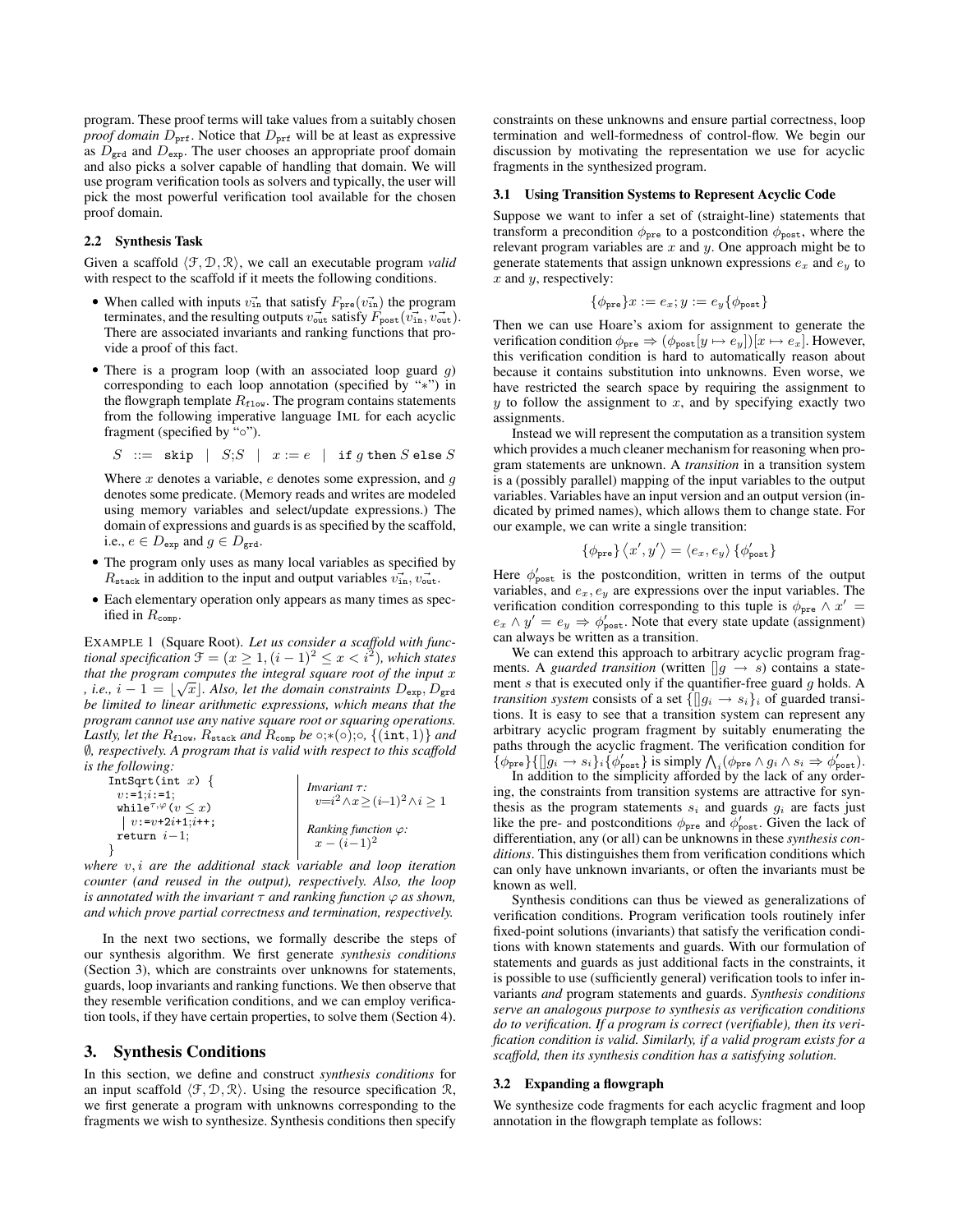- *Acyclic fragments:* For each acyclic fragment annotation "◦", we infer a transition system  ${g_i \rightarrow s_i}_i$ , i.e., a set of assignments  $s_i$ , stated as conjunctions of equality predicates, guarded by quantifier-free first-order-logic (FOL) guards  $q_i$  such that the disjunction of the guards is a tautology. Suitably constructed equality predicates and quantifier-free FOL guards are later translated to executable code—assignment statements and conditional guards, respectively—in the language IML.
- *Loops:* For each loop annotation "∗" we infer three elements. The first is the *inductive loop invariant*  $\tau$ , which establishes partial correctness of each loop iteration. The second is the *ranking function*  $\varphi$ , which proves the termination of the loop. Both the invariant and ranking function take values from the proof domain, i.e.,  $\tau, \varphi \in D_{\text{prf}}$ . Third, we infer a quantifierfree FOL loop guard g.

Formally, the output of expanding flowgraphs will be a program in the transition system language TSL (note the correspondence to the flowgraph grammar from Eq. 2):

$$
p \ ::= \ \texttt{choose} \, \{ [\![g_i \rightarrow s_i]_i \ \mid \ \texttt{while}^{\tau, \varphi}(g) \, \texttt{do} \, \{p\} \ \mid \ p; p
$$

Here each  $s_i$  is a conjunction of equality predicates, i.e.,  $\bigwedge_j (x_j =$  $e_j$ ). We will use  $\vec{p}$  to denote a sequence of program statements in TSL. Note that we model memory read and updates using select/update predicates. Therefore, in  $x = e$  the variable x could be a memory variable and e could be a memory select or update expression.

Given a string for a flowgraph template, we define an expansion function Expand : int  $\times D_{\text{prf}} \times \mathbb{R} \times \mathbb{D} \times R_{\text{flow}} \to \text{TSL}$  that introduces fresh unknowns for missing guards, statements and invariants that are to be synthesized. Expand $_{\mathcal{D}, \mathcal{R}}^{n, D_{\text{prf}}}(R_{\text{flow}})$  expands a flowgraph  $R_{\text{flow}}$  and is parametrized by an integer n that indicates the number of transition each acyclic fragment will be expanded to, the proof domain and the resource and domain constraints. The expansion outputs a program in the language TSL.

$$
\texttt{Expand}_{\mathcal{D}, \mathcal{R}}^{n, D_{\texttt{prf}}}(\circ) = \texttt{choose} \{ []g_i \rightarrow s_i\}_{i=1..n} \quad g_i, s_i : \text{} \text{if } \text{resh}
$$
\n
$$
\text{unknowns}
$$

$$
\begin{array}{ll}\texttt{Expand}_{\mathcal{D},\mathcal{R}}^{n,D_{\text{prf}}}(* (T))=\texttt{while}^{\tau,\varphi}(g) \left\lbrace & \tau,\varphi,g : \textit{fresh} \\ \texttt{Expand}_{\mathcal{D},\mathcal{R}}^{n,D_{\text{prf}}}(T); & \textit{unknowns}\end{array}
$$

$$
\{\texttt{Expand}_{\mathcal{D}, \mathcal{R}}^{n,D_\text{prf}}(T_1; \!T_2) = \texttt{Expand}_{\mathcal{D}, \mathcal{R}}^{n,D_\text{prf}}(T_1); \! \texttt{Expand}_{\mathcal{D}, \mathcal{R}}^{n,D_\text{prf}}(T_2)
$$

Each unknown  $q, s, \tau$  generated during the expansion has the following domain inclusion constraints.

$$
\begin{array}{lll} \tau & \in & D_{\text{prf}}|_V \\ g & \in & D_{\text{grd}}|_V \\ s & \in & \bigwedge_i x_i = e_i \quad \text{where $x_i \in V, e_i \in D_{\text{exp}}|_V$} \end{array}
$$

Here  $V = v_{\text{in}} \cup v_{\text{out}} \cup T \cup L$  is the set of variables: the input  $v_{\text{in}}$ and output  $v_{\text{out}}^{\dagger}$  variables, the set of temporaries (local variables) T as specified by  $R_{\text{stack}}$ , and the set of iteration counters and ranking function tracker variables is  $L$  (which we elaborate on later), one for each loop in the expansion. The restriction of the domains by the variable set  $V$  indicates that we are interested in the fragment of the domain over the variables in  $V$ . Also, the set of operations in  $e_i$  is bounded by  $R_{\text{comp}}$ .

The expansion has some similarities to the notion of a userspecified *sketch* in previous approaches [31, 29]. However, the unknowns in the expansion here are more expressive than the integer unknowns considered earlier, and this allows us to perform a lattice search as opposed to the combinatorial approaches proposed earlier. Notice that the unknowns  $\tau, g, s, \varphi$  we introduce can all be interpreted as boolean formulae ( $\tau$ , g naturally; s using our transition

modeling; and  $\varphi$  as  $\varphi > c$ , for some constant c), and consequently ordered in a lattice.

EXAMPLE 2. *Let us revisit the integral square root computation from Example 1. Expanding the flowgraph template* ◦;∗(◦);◦ *with*  $n = 1$  *yields*  $exp_{sqrt}$ :

$$
\begin{array}{llllll} \texttt{choose} \left[ \left[ g_1 \rightarrow s_1 \right] \right] & \tau & \in & D_{\texttt{prf}} \vert_V \\ \texttt{while}^{\tau,\varphi} \left( g_0 \right) \left\{ & & \tau & \in & D_{\texttt{prf}} \vert_V \\ & \texttt{choose} \left[ \left[ g_2 \rightarrow s_2 \right] \right] & \left. g_1,g_2,g_3 \right. & \in & D_{\texttt{grd}} \vert_V \\ \texttt{cases} & s_1,s_2,s_3 & \in & \bigwedge_i x_i = e_i \\ & x_i \in V, e_i \in D_{\texttt{exp}} \vert_V \end{array}
$$

*where*  $V = \{x, i, r, v\}$ *. The variables i and r are the loop iteration counter and ranking function tracker variable, respectively, and* v *is the additional local variable. Also, the chosen domains for proofs* Dprf*, guards* Dgrd *and expressions* Dexp *are FOL facts over quadratic expressions, FOL facts over linear arithmetic and linear arithmetic, respectively.*

Notice that the expansion encodes everything specified by the domain and resource constraints and the chosen proof domain. The only remaining specification is  $F$ , which we will use in the next section to construct safety conditions over the expanded scaffold.

#### 3.3 Encoding Partial Correctness: Safety Conditions

Now that we have the expanded scaffold we need to collect the constraints (safety conditions) for partial correctness implied by the simple paths in the expansion. *Simple paths* (straight-line sequence of statements) start at a loop header  $F_{\text{pre}}$  and end at a loop header or program exit. The loop headers, program entry and program exit are annotated with invariants, precondition  $F_{\text{pre}}$  and postcondition  $F_{\text{post}}$ , respectively.

Let  $\phi$  denote formulae, that represent pre and postconditions and constraints. Then we define PathC :  $\phi \times$  TSL  $\times \phi \rightarrow \phi$ as a function that takes a precondition, a sequence of statements and a postcondition and outputs safety constraints that encode the validity of the Hoare triple. Let us first describe the simple cases of constraints from a single acyclic fragment and loop:

$$
\begin{array}{l} \mathtt{PathC}(\phi_\mathtt{pre}, (\mathtt{choose}\left\{\left[\right.g_i\rightarrow s_i\right\}_i), \phi_\mathtt{post}) = \\ \begin{array}{c} \bigwedge_i(\phi_\mathtt{pre} \land g_i \land s_i \Rightarrow \phi_\mathtt{post}') \\ \mathtt{PathC}(\phi_\mathtt{pre}, (\mathtt{while}^{\tau,\varphi}\left(g\right)\left\{\vec{p_l}\right\}), \phi_\mathtt{post}) = \\ \phi_\mathtt{pre} \Rightarrow \tau' \land \mathtt{PathC}(\tau \land g, \vec{p_l}, \tau) \land (\tau \land \neg g \Rightarrow \phi_\mathtt{post}') \end{array} \end{array}
$$

Here  $\phi_{\text{post}}'$  and  $\tau'$  are the postcondition  $\phi_{\text{post}}$  and invariant  $\tau$  but with all variables renamed to their output (primed) versions. Since the constraints need to refer to *output* postconditions and invariants the rule for a sequence of statements is a bit complicated. For simplicity of presentation, we assume that acyclic annotations do not appear in succession. This assumption holds without loss of generality because it is always possible to collapse consecutive acyclic fragments, e.g., two consecutive acyclic fragments with  $n$  transitions each can be collapsed into a single acyclic fragment with  $n^2$ transitions. For efficiency, it is prudent to not make this assumption in practice, and the construction here generalizes easily. For a sequence of statements in TSL, under the above assumptions, there are three cases to consider. First, a loop followed by statements  $\vec{p}$ . Second, an acyclic fragment followed by just a loop. Third, an acyclic fragment, followed by a loop, followed by statements  $\vec{p}$ . Each of these generates the following, respective, constraints:

#### PathC( $\phi_{pre}$ , (while<sup> $\tau, \varphi$ </sup> (g)  $\{\vec{p}_l\}; \vec{p}), \phi_{post}$ ) =  $(\phi_{pre} \Rightarrow \tau') \wedge \texttt{PathC}(\tau \wedge g, \vec{p_i}, \tau) \wedge \texttt{PathC}(\tau \wedge \neg g, \vec{p}, \phi_{post})$  $\texttt{PathC}(\phi_\mathtt{pre}, (\texttt{choose} \, \{[]g_i \rightarrow s_i\}_i \, ; \! \mathtt{while}^{\tau, \varphi} \, (g) \, \{\vec{p_l}\}) \hspace{-0.5mm}, \phi_\mathtt{post}) =$  $\bigwedge_i(\phi_\mathtt{pre} \land g_i \land s_i \Rightarrow \tau') \land \mathtt{PathC}(\tau \land g, \vec{p_l}, \tau) \land (\tau \land \neg g \Rightarrow \phi_\mathtt{post}')$  $\texttt{PathC}(\dot{\phi}_{\texttt{pre}}, (\texttt{choose} \operatorname{\{\textsf{[}}]} g_i \rightarrow s_i\}_i \;; \texttt{while}^{\tau,\varphi}$  $\wedge$  $(g)$   $\{\vec{p}_l\};\vec{p}), \phi_{\text{post}}$ ) =  $\hat{p}_i(\phi_\mathtt{pre} \land g_i \land s_i \Rightarrow \tau') \land \mathtt{PathC}(\tau \land g, \vec{p}_i, \tau) \land \mathtt{PathC}(\tau \land \neg g, \vec{p}, \phi_\mathtt{post})$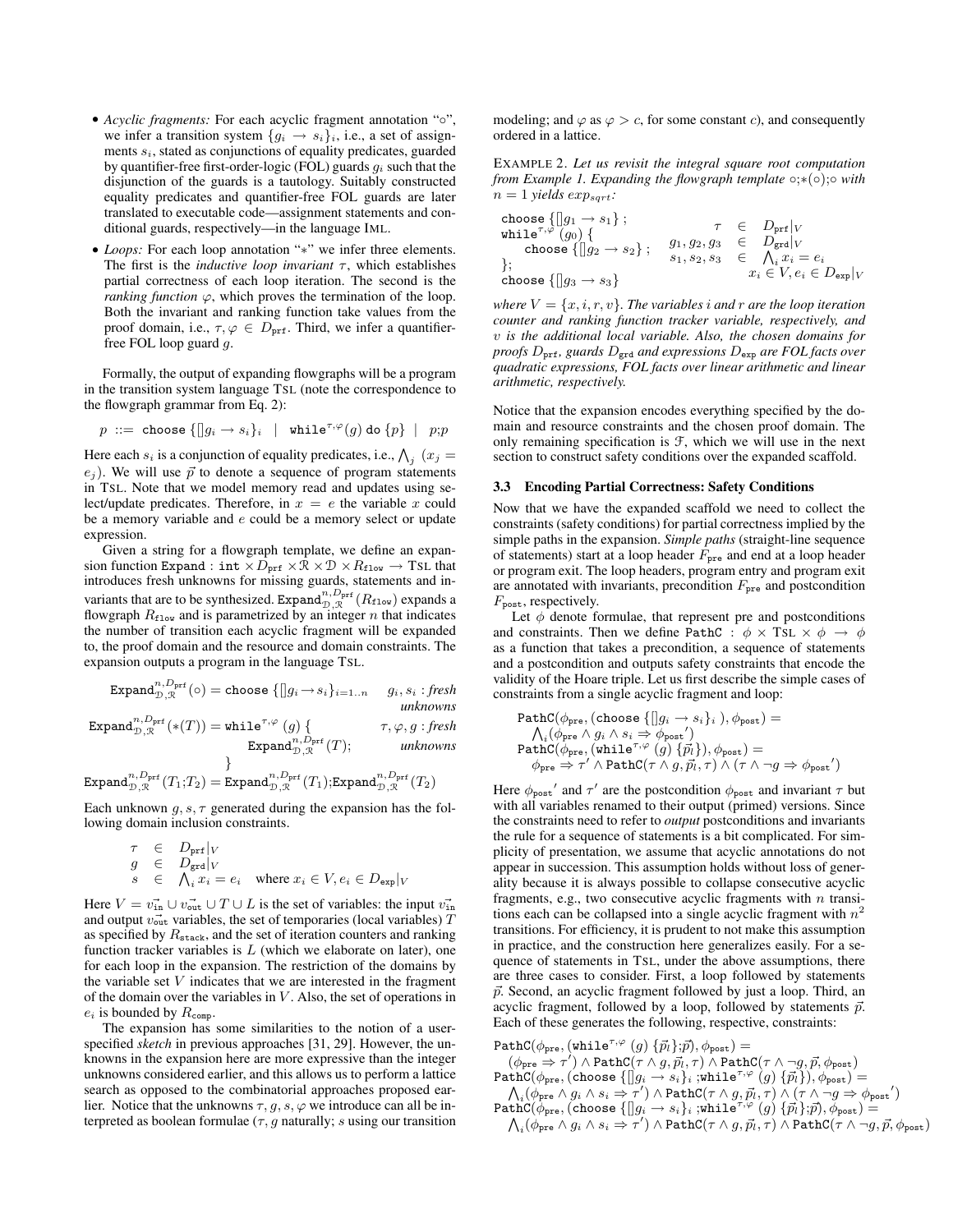The safety condition for a scaffold with functional specification  $\mathcal{F} = (F_{\text{pre}}, F_{\text{post}})$ , flowgraph template  $R_{\text{flow}}$ , and expansion  $exp = \text{Expand}_{n, D_{\text{prf}}}^{\mathcal{D}, \mathcal{R}}(R_{\text{flow}})$  is given by:

$$
\texttt{SafetyCond}(exp, \mathcal{F}) = \texttt{PathC}(F_{\text{pre}}, exp, F_{\text{post}}) \tag{3}
$$

EXAMPLE 3. *Consider the expanded scaffold (from Example 2) and the functional specification* F *(from Example 1) for integral square root. The loop divides the program into three simple paths, which results in SafetyCond*( $exp_{sqrt}$ , *F*):

$$
x \ge 1 \land g_1 \land s_1 \Rightarrow \tau' \land \neg \land g_0 \land g_2 \land s_2 \Rightarrow \tau' \land \neg \land g_0 \land g_3 \land s_3 \Rightarrow (i'-1)^2 \le x' \land x' < i'^2
$$

*Notice that*  $g_i$ ,  $s_i$ , *τ are all unknown placeholder symbols.* 

#### 3.4 Encoding Valid Control: Well-formedness Conditions

We next construct constraints to ensure the well-formedness of choose statements. In the preceding development, we treated each path through the choose statement as independent. In any executable program control will always flow through at least one branch/transition of the statement, and each transition will contain well-formed assignment statements. We first describe a constraint that encodes this directly and then discuss an alternative way of ensuring well-formedness of transition guards.

*Non-iterative upper bounded search* During the expansion of a scaffold, we can choose  $n$  to be greater than the number of transitions expected in any acyclic fragment. Any excess transitions will have their guards instantiated to false. For any statement choose  $\{||g_i \rightarrow s_i\}$  in the expansion, we impose the wellformedness constraint:

$$
\texttt{WellFormTS}(\{[]g_i \rightarrow s_i\}_i) \dot{=} \big(\bigwedge_i \texttt{valid}(s_i)\big) \text{ Valid transition } (4) \\ \wedge \big(\bigvee_i g_i\big) \text{ \textit{Covers space } (4)
$$

Here the predicate valid $(s_i)$  ensures *one and only one equality assignment* to each variable in  $s_i$ . This condition ensures that each  $s_i$  corresponds to a well-formed transition that can be translated to executable statements. The second term constrains the combination of the guards to be a tautology. Note that this is important to ensure that each transition system is well-formed and can be converted to a valid executable conditional. For example, consider the executable conditional if  $(G)$  then  $x := E_1$  else  $x := E_2$ . The corresponding transition system is  $\{[[g_1 \rightarrow (x' = E_1), [[g_2 \rightarrow (x' = E_2)],$ where  $g_1 = G$  and  $g_2 = \neg G$  and  $g_1 \lor g_2$  holds. In *every* wellformed executable conditional the disjunction of the guards will be a tautology. The second term imposes this constraint.

Notice that this construction does not constrain the guards to be disjoint (mutually exclusive). Disjointedness is not required for correctness [11] because if multiple guards are triggered then arbitrarily choosing the body for any one suffices. Therefore, without loss of generality, the branches can be arbitrarily ordered (thus ensuring mutual exclusivity) in the output to get a valid imperative program.

*Iterative lower bounded search* Notice that Eq. (4) is nonstandard, i.e., it is not an implication constraint like typical verification conditions, and we will elaborate on this in Section 4. For the case when a program verification tool is unable to handle such non-standard constraints, we need a technique for ensuring well-formedness of transitions without asserting Eq. (4).

We first assume that valid $(s_i)$  holds, and we will show in Section 4.3 the conditions under which it does. Then all we need to ensure well-formedness is that  $\vee_i g_i$  is a tautology. Since the transitions of a choose statement represent independent execution paths, we can perform an iterative search for the guards  $q_i$ . We start by finding *any* satisfying guard (and corresponding transition) which can even be false. We then iteratively ask for another guard (and transition) such that the space defined by the new guard is *not* entirely contained in the space defined by the disjunction of the guards already generated. If we ensure that at each step the newly discovered guard covers some more space that was not covered by earlier guards, then eventually the disjunction of all will be a tautology.

More formally, suppose  $n$  such calls result in the transition system  $\{\left[\right]g_i \rightarrow s_i\}_{i=1..n}$ , and  $\vee_{i=1..n}g_i$  is not already a tautology. Then for the  $n+1^{st}$  transition, we assert the constraint  $\neg (g_{n+1} \Rightarrow$  $(\vee_{i=1..n} g_i)$ . This constraint ensures that  $g_{n+1}$  will cover some space not covered by  $\vee_{i=1..n} g_i$ . We repeat until  $\vee_i g_i$  holds. This iterative search for the transitions also eliminates the need to guess the value of  $n$ .

*Well-formedness of an Expanded Scaffold* We constrain the well-formedness of each transition system in the expanded scaffold  $exp =$  Expand $_{n,D_{\text{prf}}}^{\mathcal{D}, \mathcal{R}}(R_{\text{flow}})$  using Eq. (4).

$$
\texttt{WellFormCond}(exp) = \bigwedge_{\texttt{choose }([g_i \rightarrow s_i]_i \in \texttt{cond}(exp)} \texttt{WellFormTS}(\{[[g_i \rightarrow s_i]_i) \quad (5)
$$

where  $cond(exp)$  recursively examines the expanded scaffold  $exp$ and returns the set of all choose statements in it.

EXAMPLE 4. *For the expanded scaffold in Example 2, since each acyclic fragment only contains one guarded transition, the well-formedness constraints are simple and state that each of*  $g_1, g_2, g_3$  = true *and* valid(s<sub>1</sub>)  $\wedge$  valid(s<sub>2</sub>)  $\wedge$  valid(s<sub>3</sub>) *holds.* 

#### 3.5 Encoding Progress: Ranking functions

Until now our encoding has focused on safety conditions that, by themselves, only ensure partial correctness but not termination. Next, we add progress constraints to ensure that the synthesized programs terminate.

To encode progress for a loop  $l = \text{while}^{\tau, \varphi_l}(q)$  do  $\{\vec{p}\}\)$ , we assert the existence of a *ranking function* as an unknown (numerical) expression  $\varphi_l$  that is lower bounded and decreases with each iteration of the loop. Because  $\varphi_l$  is an *unknown expression* it is difficult to encode directly that it decreases. Therefore, we introduce a tracking variable  $r_l$ , such that  $r_l = \varphi_l$ . We use  $r_l$  to remember the value of the ranking function at the head of the loop, and because it is a proof variable no assignments to it can appear in the body of the loop. On the other hand,  $\varphi_l$  changes due to the loop body, and at the end of the iteration we can then check if the new value is strictly less than the old value, i.e.,  $r_l > \varphi_l$ . Without loss of generality, we pick a lower bound of 0 for the tracking variable and conservatively assume that the termination argument is implied by the loop invariant  $\tau$ , i.e,  $\tau \Rightarrow r_l \geq 0$ .

Now that we have asserted the lower bound, what remains is to assert that  $\varphi_l$  decreases in each iteration. Assume, for the time being, that the body does not contain any nested loops. Then we can capture the effect of the loop body using PathC as defined earlier, with precondition  $\tau \wedge q$  and postcondition  $r_l > \varphi$ . Then, the progress constraint for loop  $l$  without any inner loop is:

$$
\mathtt{prog}(l) \doteq (r_l = \varphi_l \land (\tau \Rightarrow r_l \geq 0) \land \mathtt{PathC}(\tau \land g, \vec{p}, r_l > \varphi_l))
$$

Using the above definition of progress we define the progress constraint for the entire expanded scaffold  $exp = \text{Expand}_{n,D_{\text{prf}}}^{\mathcal{D},\mathcal{R}}(R_{\text{flow}})$ :

$$
RankCond(exp) = \bigwedge_{l \in \text{loops}(exp)} \text{prog}(l) \tag{6}
$$

where  $\text{loops}(exp)$  recursively examines the expanded scaffold exp and returns the set of all loops in it.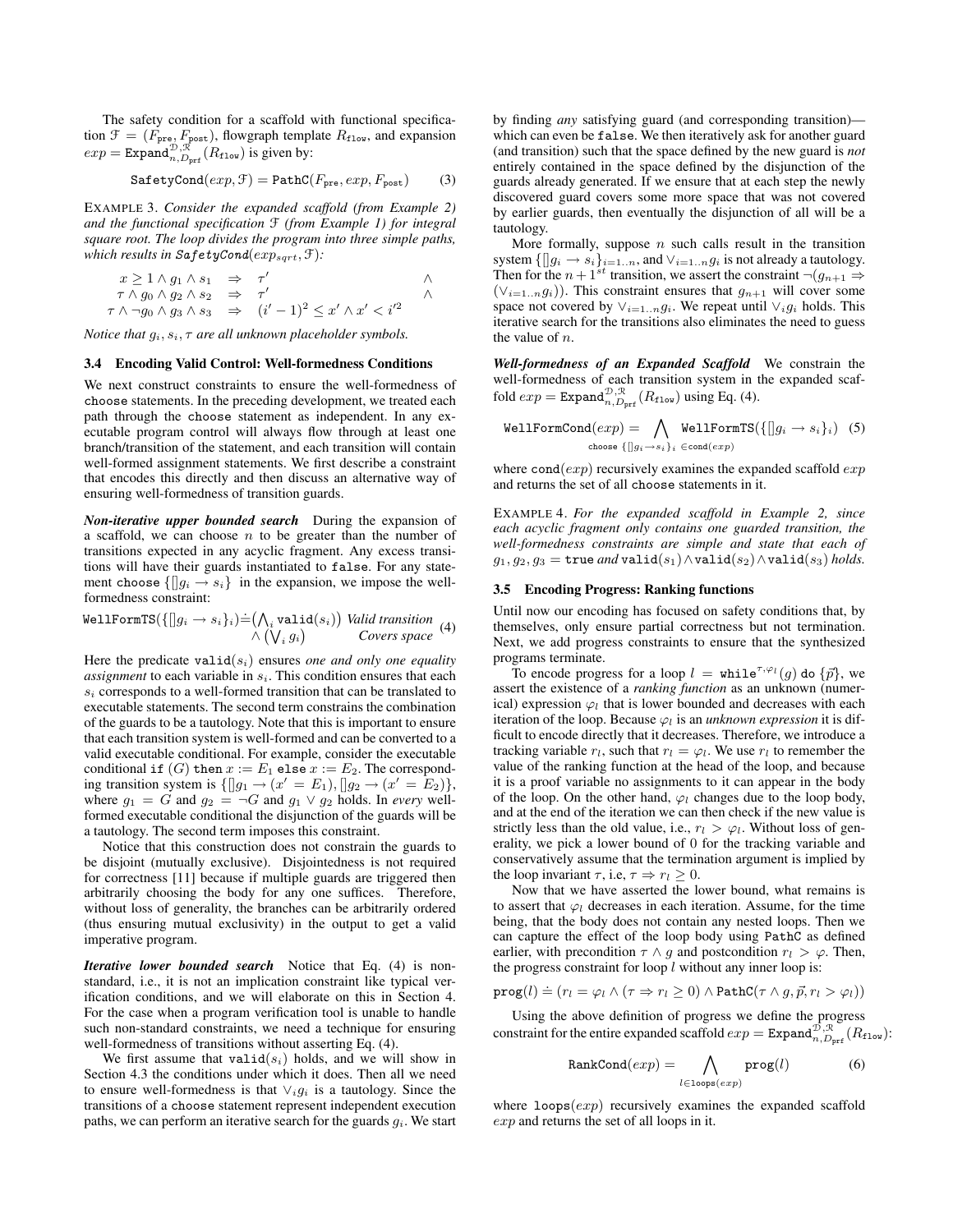EXAMPLE 5. *In the expanded scaffold of Example 2 there is only one loop, whose ranking function we denote by*  $\varphi_l$  *and with tracker*  $r_l$ *. Then we generate the following progress constraint:* 

 $r_l = \varphi_l \wedge (\tau \Rightarrow r_l \ge 0) \wedge (\tau \wedge g_0 \wedge g_2 \wedge s_2 \Rightarrow r'_l > \varphi'_l)$ 

To relax the assumption we made earlier about no nesting of loops, we need a simple modification to the progress constraint  $\text{prog}(l)$ . Instead of considering the effect of the entire body  $\vec{p}$ (which now contains inner loops), we instead consider the fragment end(l) *after* the last inner loop in  $\vec{p}$ . Also, let  $\tau_{end}$  denote the invariant for the last inner loop. Then, the progress constraint for loop  $l$  is:

$$
\texttt{prog}(l) \doteq r_l = \varphi_l \land (\tau \Rightarrow r_l \geq 0) \land \texttt{PathC}(\tau_{\text{end}}, \text{end}(l), r_l > \varphi_l)
$$

Notice that because the loop invariants are not decided a priori, i.e., we are *not* doing program extraction, we may assert that the invariants should be strong enough to satisfy the progress constraints. Specifically, we have imposed the requirement that the intermediate loop invariants carry enough information such that it suffices to consider only the last loop invariant  $\tau_{end}$  in the assertion.

#### 3.6 Entire Synthesis Condition

Finally, we combine the constraints from the preceding sections to yield the entire synthesis condition for an expanded scaffold  $\exp =$  $\mathsf{Expand}_{n,D_\text{prf}}^{\mathcal{D},\mathcal{R}}(R_\text{flow}).$  The constraint  $\mathsf{SafetyCond}(exp,\mathcal{F})$  (Eq. 3) ensures partial correctness of the program with respect to the functional specification. The constraint WellFormCond $(exp)$  (Eq. 5) restricts the space to programs with valid control-flow. The constraint RankCond $(exp)$  (Eq. 6) restricts the space to terminating programs. The entire synthesis condition is given by

 $sc =$ SafetyCond $(exp, \mathcal{F}) \wedge$ WellFormCond $(exp) \wedge$ RankCond $(exp)$ 

Notice that we have omitted the implicit quantifiers for the sake of clarity. The actual form is  $\exists U \forall V$  : sc. The set V denotes the program variables,  $v_{\text{in}} \cup v_{\text{out}} \cup T \cup L$  where T is the set of temporaries (additional local variables) as specified by the scaffold and  $L$  is the set of iteration counters and ranking function trackers. Also, U is the set of all unknowns of various types instantiated during the expansion of scaffold. This includes unknowns for the invariants  $\tau$ , the guards g and the statements s.

EXAMPLE 6. *Accumulating the partial correctness, well-formedness of branching and progress constraints we get the following synthesis condition (where we have removed the trivial guards*  $g_1, g_2, g_3$ *as discussed in Example 4):*

$$
x \geq 1 \land s_1 \Rightarrow \tau' \qquad \land
$$
  
\n
$$
\tau \land g_0 \land s_2 \Rightarrow \tau' \qquad \land
$$
  
\n
$$
\tau \land \neg g_0 \land s_3 \Rightarrow (i'-1)^2 \leq x' \land x' < i'^2 \land
$$
  
\n
$$
\text{valid}(s_1) \land \text{valid}(s_2) \land \text{valid}(s_3) \qquad \land
$$
  
\n
$$
r_l = \varphi_l \land (\tau \Rightarrow r_l \geq 0) \land (\tau \land g_0 \land s_2 \Rightarrow r'_l > \varphi'_l)
$$

*Here is a valid solution to the above constraints:*

$$
\tau: \quad v = i^2 \land x \ge (i - 1)^2 \land i \ge 1
$$
\n
$$
g_0: \quad v \le x
$$
\n
$$
\varphi_i: \quad x - (i - 1)^2
$$
\n
$$
s_1: \quad v' = 1 \land i' = 1 \land x' = x \land r'_i = r_i
$$
\n
$$
s_2: \quad v' = v + 2i + 1 \land i' = i + 1 \land x' = x \land r'_i = r_i
$$
\n
$$
s_3: \quad v' = v \land i' = i \land x' = x \land r'_i = r_i
$$
\n(7)

*Notice how each of the unknowns satisfy their domain constraints, i.e.,*  $\tau$  *is from FOL over quadratic relations,*  $\varphi_l$  *is a quadratic expression,*  $s_1$ ,  $s_2$ ,  $s_2$  *are conjunctions of linear equalities and*  $g_0$  *is from quantifier-free FOL over linear relations. In the next section we show how such solutions can be computed using existing tools.*

**Input:** Scaffold  $\langle \mathcal{F}, \mathcal{D}, \mathcal{R} \rangle$ , maximum transitions n, proof domain  $D_{\text{prf}}$ Output: Executable program or FAIL begin  $exp \coloneqq \text{Expand}_{\mathcal{D}, \mathcal{R}}^{n, D_{\text{prf}}}(R_{\text{flow}});$  $sc :=$  SafetyCond $(exp, \mathcal{F}) \wedge$ WellFormCond $(exp) \wedge$  $\texttt{RankCond}(exp);$  $\pi$  := Solver(sc); if  $(\text{unsat}(\pi))$  then | return FAIL; return  $\text{Exe}^{\pi}(exp);$ end



Under the assumption [13] that every loop with a pre- and postcondition has an inductive proof of correctness, and every terminating loop has a ranking function, and that the domains chosen are expressive enough, we can prove that the synthesis conditions, for the case of non-iterative upper bounded well-formedness, model the program faithfully:

THEOREM 1 (Soundness and Completeness). *The synthesis conditions corresponding to a scaffold are satisfiable iff there exists a program (with a maximum of* n *transitions in each acyclic fragment where* n *is the parameter to the expansion) that is valid with respect to the scaffold.*

Additionally, for the alternative approach to discovering guards (Section 3.4), we can prove soundness and relative completeness:

THEOREM 2 (Soundness and Relative Completeness). (a) Soundness: *If there exists a program that is valid with respect to the scaffold then at each step of the iteration the synthesis conditions generated are satisfiable.* (b) Relative completeness: *If the iterative search for guards terminates then it finds a program that is valid with respect to the scaffold.*

# 4. Solving Synthesis Conditions

In this section we describe how the synthesis conditions for an expanded scaffold can be solved using fixed-point computation tools (program verifiers).

Suppose we have a procedure  $Solver(sc)$  that can generate solutions to a synthesis condition sc. Algorithm 1 is our synthesis algorithm, which expands the given scaffold to  $exp$ , constructs synthesis conditions sc, uses  $Solve(x)$  to generate a solution  $\pi$ to the unknowns that appear in the constraints and finally generates concrete programs (whose acyclic fragments are from the language IML from Section 2) using the postprocessor  $\text{Exe}^{\pi}(exp)$ .

The concretization function  $\text{Exe}^{\pi}(exp)$  takes the solution  $\pi$ computed by  $Solver(sc)$  and the expanded scaffold  $exp$ , and outputs a program whose acyclic fragments are from the language IML. The function defines a concretization for each statement in TSL and annotates each loop with its loop invariant and ranking function:

$$
\begin{array}{rl} \text{Exe}^{\pi}(p;\vec{p})&=&\text{Exe}^{\pi}(p);\text{Exe}^{\pi}(\vec{p})\\ &=&\text{while}^{\pi,\varphi}(g)\text{ do }\{\vec{p}\})=\\\ &\text{while}^{\pi(\tau),\pi(\varphi)}(\pi(g))\text{ }\{\text{Exe}^{\pi}(\vec{p})\text{ }\}\\ &\text{Exe}^{\pi}(\text{choose }[\![g\rightarrow s]\!])&=&\\\ &\text{if }(\pi(g))\text{ }\{\text{Stmt}(\pi(s))\}\text{ else }\{\text{skip}\}\\ \text{Exe}^{\pi}(\text{choose }[\![g_i\rightarrow s_i\}_{i=1..n})&=&(\text{where }n>1)\\\ &\text{if }(\pi(g_1))\text{ }\{\text{Stmt}(\pi(s_1))\}\\ &\text{else }\{\text{Exe}^{\pi}(\text{choose }[\![g_i\rightarrow s_i\}_{i=2..n})\}\end{array}
$$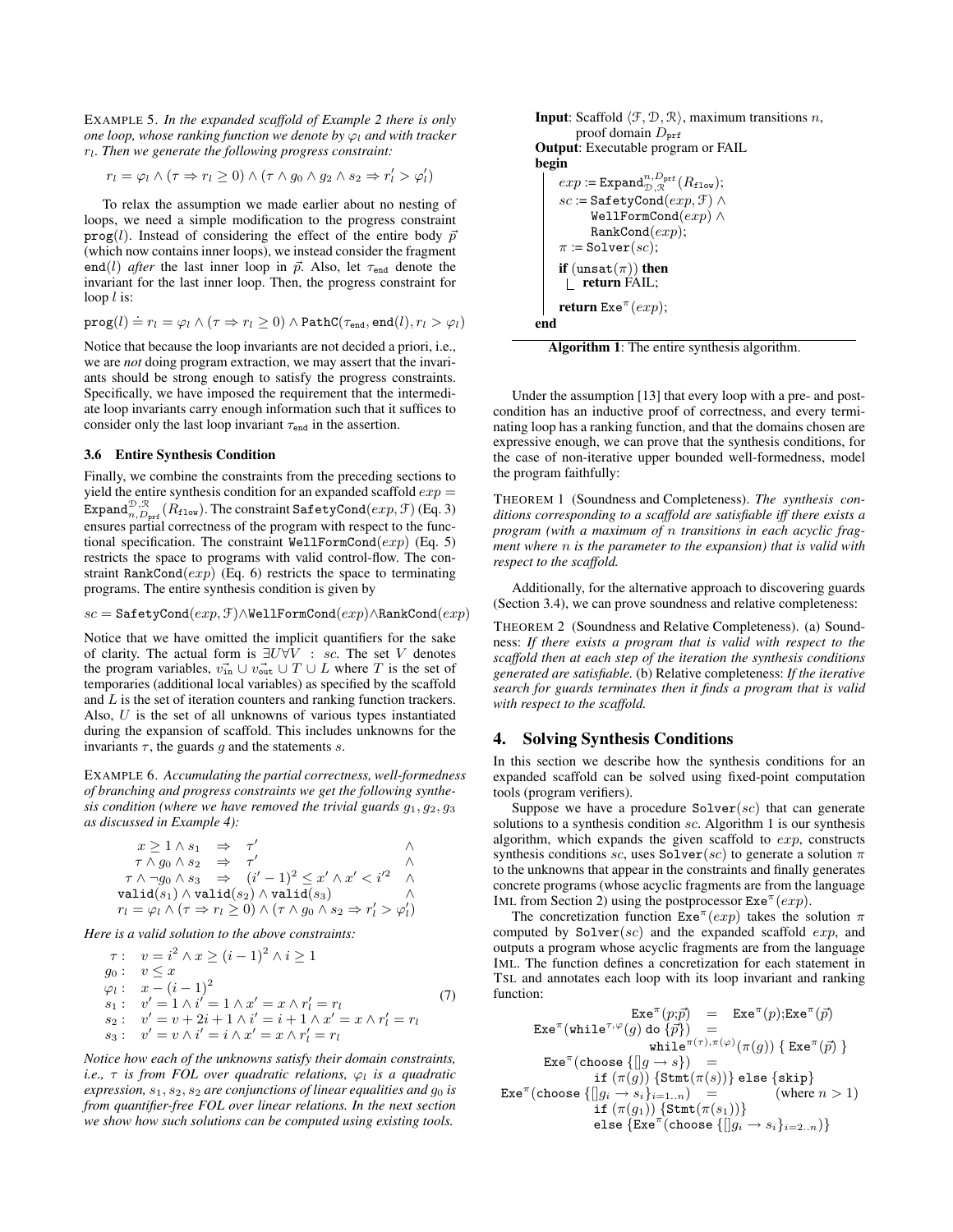where  $\pi$  maps each s to a conjunction of equalities and the concretization function  $\text{Strn}(s)$  expands the equality predicates to their corresponding state updates:

$$
\text{Stmt}(\bigwedge_{i=1..n} x_i = e_i) \doteq \begin{array}{r} (t_1 := e_1; \dots; t_n := e_n); \\ (x_1 := t_1; \dots; x_n := t_n) \end{array}
$$

The above is a simple translation that uses additional fresh temporary variables  $t_1 \ldots t_n$  to simulate parallel assignment. Alternatively, one can use data dependency analysis to generate code that uses fewer temporary variables.

#### 4.1 Basic Requirement for  $Solver(sc)$

Our objective is to use verification tools to implement  $\texttt{Solver}(sc)$ , but we realize that not all tools are powerful enough. For use as a solver for synthesis conditions, verification tools require certain properties.

Let us first recall [32] the notion of the polarity of unknowns in a formula. Let  $\phi$  be a FOL formula with unknowns whose occurrences are unique. Notice that all the constraints we generate have unique occurrences as we rename appropriately. We can categorize unknowns as either *positive* or *negative* such that strengthening (weakening) the positive (negative) unknowns makes  $\phi$  stronger. Structurally, the nesting depth under negation—in the boolean formula written using the basic operators ( $\vee, \wedge, \neg, \exists, \forall$ ) defines whether an unknown is positive (even depth) or negative (odd depth). For example, the formula  $(a \vee \neg b) \wedge \neg (\neg c \vee d)$  has positive unknowns  $\{a, c\}$  and negative unknowns  $\{b, d\}$ .

In program verification we infer loop invariants given verification conditions with known program statements. Let us reconsider the verification condition in Eq. (1) with known program statements and guards. Notice that the constraints can be categorized into three forms,  $\tau \wedge f_1 \Rightarrow \tau', \tau \wedge f_2 \Rightarrow f_3$  and  $f_4 \Rightarrow \tau'$ , where  $f_i$ 's denote known formulae. Also, observe that these three are the only forms in which constraints in verification conditions can occur. From these, we can see that the verification conditions contain at most one positive and one negative unknown (using the disjunctive translation of implication), depending on whether the corresponding path ends or starts at an invariant. Program verification tools implementing typical fixed-point computation algorithms are specialized to work solely with constraints with one positive and one negative unknown because there is no need to be more general.

In fact, traditional iterative fixed-point computation is even more specialized in that it requires support for either just one positive unknown or just one negative unknown. Traditional verifiers work either in a forward (computing least fixed-point) or backwards (computing greatest-fixed point) direction starting with the approximation  $\perp$  or  $\top$ , respectively, and iteratively refining it.

A backwards iterative data flow analyzer always instantiates the positive unknown to the current approximation and uses the resulting constraint (with only one negative unknown) to improve the approximation. For example, suppose the current approximation to the invariant  $\tau$  is  $f_5$ , then a backwards analyzer may instantiate  $\tau'$ in the constraint  $\tau \wedge f_1 \Rightarrow \tau'$  to get the formula  $\tau \wedge f_1 \Rightarrow f'_2$  (with one negative unknown  $\tau$ ). It will then use the formula to improve the approximation by computing a new value for  $\tau$  that makes this formula satisfiable.

Similarly, a typical forwards iterative data flow analyzer instantiates the negative unknown to the current approximation and uses the resulting constraint (with only one positive unknown) to improve the approximation. For example, suppose the current approximation to the invariant  $\tau$  is  $f_6$ , then a forwards analyzer may instantiate  $\tau$  in the constraint  $\tau \wedge f_1 \Rightarrow \tau'$  to get the formula  $f_6 \wedge f_1 \Rightarrow \tau'$  (with one positive unknown  $\tau$ ). It will then use the formula to improve the approximation by computing a new value for  $\tau'$  that makes this formula satisfiable.

In contrast, let us consider the components (from Section 3) of the synthesis condition. The component  $SafetyCond(exp)$ (Eq. (3)), in addition to the unknowns due to the invariants  $\tau$ , contains unknowns for the program guards  $q$  and program statements s. These unknowns appear exclusively as negative unknowns, and there can be multiple such unknowns in each constraint. For example, in Eq. (1), the guards and statement unknowns appear as negative unknowns. On the other hand, the component WellFormCond $(exp)$  (Eq. (5)) contains the well-formedness condition on the guards  $\vee_i g_i$  that is a constraint with multiple positive unknowns. Therefore we need a verifier that satisfies the following.

#### REQUIREMENT 1. *Support for multiple positive and multiple negative unknowns.*

Notice this requirement is more general than that supported by typical verifiers we discussed above.

Now consider, an example safety constraint such as  $\tau \wedge g \wedge s \Rightarrow$  $\tau'$  with unknowns  $\tau$ , g and s, that can be rewritten as  $\tau \Rightarrow \tau' \vee \tau'$ ¬g∨¬s. Also, let us rewrite an example well-formedness constraint  $\forall g_i$  as true  $\Rightarrow \forall g_i$ . This view presents an alternative explanation for Requirement 1 in that we need a tool that can infer the right case split, which in most cases would not be unique and would require maintaining multiple orthogonal solutions. Intuitively, this is related to a tool's ability to infer disjunctive facts.

In the above we implicitly assumed the invariant to be a conjunction of predicates. In the general case, we may wish to infer more expressive (disjunctive) invariants, e.g., of the form  $u_1 \Rightarrow u_2$ or  $\forall k : u_3 \Rightarrow u_4$ , where  $u_i$ 's are unknowns. In this case, multiple negative and positive unknowns appear even in the verification condition and therefore the verification tool must satisfy Requirement 1, which matches the intuition that disjunctive inference is required.

#### 4.2 Constraint-based Verifiers as  $Solver(sc)$

Constraint-based fixed-point computation is a relatively recent approach to program verification that has been successfully used for difficult analyses [32]. In previous work, we designed efficient constraint-based verification tools for two popular domains, predicate abstraction [32, 20] and linear arithmetic [21]. The tools for both domains satisfy Requirement 1.

Constraint-based verification tools reduce a verification condition vc (with invariant unknowns) to a boolean constraint  $\psi(vc)$ such that a satisfying solution to the boolean constraint corresponds to valid invariants. The property they ensure is the following:

PROPERTY 1. *The boolean constraint*  $\psi(vc)$  *is satisfiable iff there exists a fixed-point solution for the unknowns corresponding to the invariants.*

The reduction can also be applied to synthesis condition sc to get boolean constraints  $\psi$ (sc) and a similar property holds. That is, the boolean constraint  $\psi$ (sc) is satisfiable iff there exist statements, guards and invariants that satisfy the synthesis condition.

#### 4.3 Iterative Verifiers as  $Solver(sc)$

Let us now consider the case where the verification tool cannot handle non-standard constraints, such as Eq. (4). This is the case for typical iterative program verification tools that compute increasingly better approximations to invariants. We show that despite this lack of expressivity it is still possible to solve synthesis conditions as long as the tool satisfies an additional requirement.

The only non-implication constraint in the synthesis condition sc is WellFormCond $(sc)$ . In Section 3.4, we discussed how an iterative lower-bounded search can discover the transitions  $\{||g_i \rangle \rightarrow$  $s_i$ <sub>i</sub> without asserting Eq. (5). There we had left the question of ensuring valid $(s_i)$  unanswered. Consider now the case where a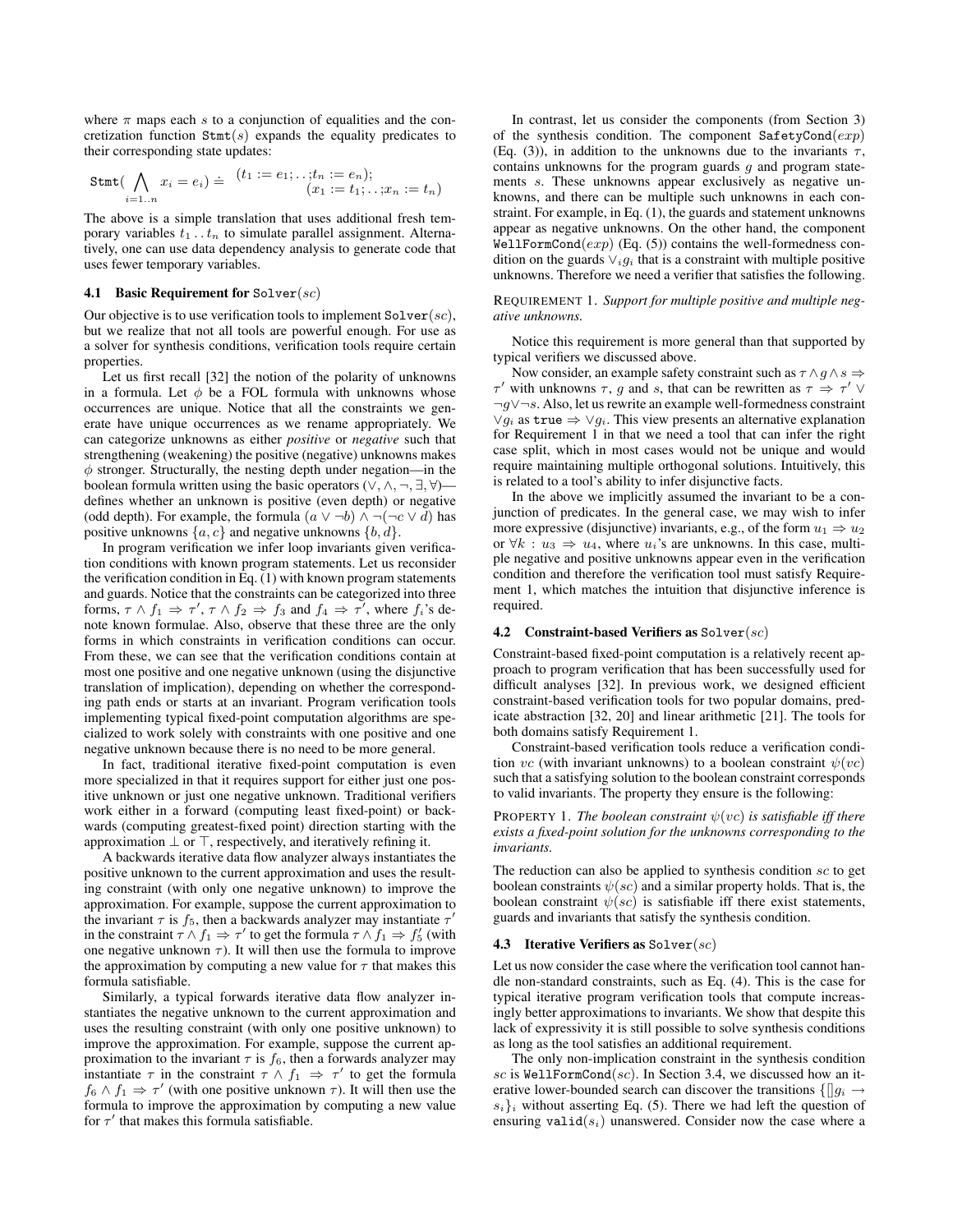valid solution  $g_i, s_i$  exists (i.e.,  $s_i$  is not false or that valid $(s_i)$ ) holds) that satisfies the constraint set. As an instance, in Example 6, we have a synthesis condition for which a valid solution exists as shown by Eq. (7). Notice that this solution is *strictly* weaker than another solution that assigns identical values to other unknowns but assigns false to any of  $s_2$ ,  $s_2$  or  $s_3$ . In fact, we can observe that if the tool only generates maximally weak solutions then between these two solutions (which are comparable as we saw), it will always pick the one in which it does not assign false to statement unknowns. Therefore, it will always generate  $s_i$  such that valid( $s_i$ ) holds unless no such  $s_i$  exists. Therefore, if the program verification tool satisfies the following requirement, then we can omit Eq. (5) from the synthesis condition and still solve it using the tool.

#### REQUIREMENT 2. *Solutions are maximally weak.*

This requirement corresponds to the tool's ability to compute weakest preconditions. The typical approach to weakest preconditions (greatest fixed-point) computation propagates facts backwards, but this is considered difficult and therefore not many tools exist that do this. However, although traditional iterative data flow verifiers fail to meet Requirements 1 and 2, there do exist some iterative tools [32] that compute maximally weak solutions and therefore satisfy the requirements.

We have argued that maximally weak solutions *for statement unknowns*  $s_i$  ensure valid $(s_i)$ , but this comes at the cost of degraded performance because maximally weak solutions are generated for guard and invariant unknowns too. We require maximally weak solutions only for the statement unknowns, while for synthesis we are interested in *any* solution to the guard and invariant unknowns that satisfy the synthesis condition. In our trials, the constraint-based scheme [21, 32] (which computes any fixed-point in the lattice rather than the greatest fixed-point) outperformed the iterative scheme [32]. In fact, our tool based on iterative approximations does not terminate for most benchmarks, and we therefore perform the experiments using our constraint-based tool.

# 5. Experimental Case Studies

To evaluate our approach, we synthesized examples in three categories: First, easy to specify but tricky to program *arithmetic* programs; second, *sorting* programs, which all have the same specification but yield different sorting strategies depending on the resource constraints; third, *dynamic programming* programs for which naive solutions yield exponential runtimes, but which can be computed in polytime by suitable memoization.

#### 5.1 Implementation

We augmented our constraint-based verification tools from prior work to build more powerful verifiers that we use as solvers for synthesis conditions. In this section, we summarize the capabilities of these tools and our extensions to them. The description here is necessarily brief due to lack of space, and more details can be found in the companion technical report [35]. We also describe a technique we use to simplify user input by expanding flowgraphs to be more expressive as required sometimes.

*Verification Tools* Our synthesis technique relies on an underlying program verification tool. For this work, we used tools that are part of the VS<sup>3</sup> project [33]. We used two tools: an arithmetic verification tool [21], which we call  $VS_{LIA}^3$  here; and a predicate abstraction verification tool [32, 34, 20], which we call  $\overline{VS}_{PA}^{3}$  here.

*Capabilities* Both verification tools  $VS_{\text{LIA}}^3$  and  $VS_{\text{PA}}^3$  are based on the idea of reducing the problem of invariant generation to satisfiability solving. Each tool takes as input a C program (annotated with assertions, typically the postcondition; and assumptions, typically the precondition) and hints about the form of the invariants. The tool then generates invariants that suffice to prove the assertions. If the tool fails to generate the invariants, then either the assertions in the program do not hold or no invariants exist that are instantiations of the given template form.

- $VS_{\text{LIA}}^3$  works over the theory of linear arithmetic and discovers (quantifier-free) invariants in DNF form with linear inequalities over program variables as the atomic facts. As hints, it expects three integer parameters,  $max_{dsj}$ ,  $max_{cnj}$ ,  $max_{bv}$ . The parameters max $_{dsj}$  and max $_{cnj}$  limit the maximum number of disjuncts and conjuncts (in each disjunct) in the invariants. Additionally, max<sub>bv</sub> is a integer pair  $(b_1, b_2)$  for the size in bits of invariant coefficients  $b_1$  and intermediate computations  $b_2$ . None of our synthesized benchmarks required disjunctive invariants ( $\max_{dsj} = 1$ ), and we choose appropriate values for  $max_{cnj}$  and  $max_{bv}$  for different benchmarks. For example, suppose x, y, z are the program variables and  $x \leq y \land z = x + 1$ is the unknown program invariant. The user will specify some value  $v_1$  for  $\max_{cnj}$  and  $(v_2, v_3)$  for  $\max_{bv}$ . VS $_{\text{LIA}}^3$  will setup and solve constraints for a conjunctive invariant with atoms of the form  $c_0 + c_1x + c_2y + c_3z \geq 0$ . It will search for solutions to each coefficient  $c_i$  assumed to have  $v_2$  bits and use  $v_3$  bits for any intermediate values in the constraints. In this example, any  $v_1 \geq 3$  and any  $v_2 \geq 2$  (one bit for the sign) will work, and we can choose a large enough  $v_3$  to avoid overflows.
- $VS_{PA}^3$  works over a combination of the theories of equality with uninterpreted functions, arrays, and linear arithmetic and discovers (possibly) quantified invariants.  $VS_{PA}^3$  expects the boolean structure of the invariants, i.e., quantification and disjunctions, to be made explicit as a template. As hints, it expects a boolean template  $T$  (with holes for conjunctive facts) and a set of predicates  $P$ . VS $_{PA}^{3}$  infers the subset of predicates from  $P$ —the atoms of the conjunct—that populate the holes in  $T$ . For example, if  $x \geq 0 \land \forall k : 0 \leq k \leq x \Rightarrow A[k] \leq A[k+1]$ is the invariant, then  $VS_{PA}^3$  would discover it when run with any T that is at least  $([-] \wedge \forall k : [-] \Rightarrow [-])$  and any P that is a superset of  $\{x \geq 0, k \geq 0, x \geq k, A[k+1] \geq A[k]\}$ , where [−] denotes a conjunctive hole.

*Extensions* These tools are powerful and can infer expressive invariants such as those requiring quantification and disjunction, but for some of the benchmarks, the reasoning required was beyond even their capabilities. We therefore extended the base verifiers with the following features.

- *Quadratic expressions for arithmetic* For handling quadratic expressions in the proofs, we implemented a sound but incomplete technique that renames quadratic expressions to fresh variables and then uses linear arithmetic reasoning, already built into  $VS_{LIA}^3$ . This suffices for most of our benchmarks, except when linear relations need to be lifted to quadratic relations, e.g.,  $a \ge b \ge 0 \Rightarrow a^2 \ge b^2 \ge 0$ . This happens in one isolated step in the integral square root binary search case, which we circumvent by explicitly encoding an assumption. We call this augmented solver  $VS_{QA}^3$ .
- *Axiomatization* Proposals exist for extending verification tools with axioms for theories they do not natively support, e.g., the theory of reachability for lists [26]. We take such axiomatization a step further and allow the user to specify axioms over uninterpreted symbols that define computations. We implement this in  $VS_{PA}^{3}$  to specify the meaning of dynamic programming programs, e.g., the definition of Fibonacci. We call this augmented solver  $VS_{AX}^3$ .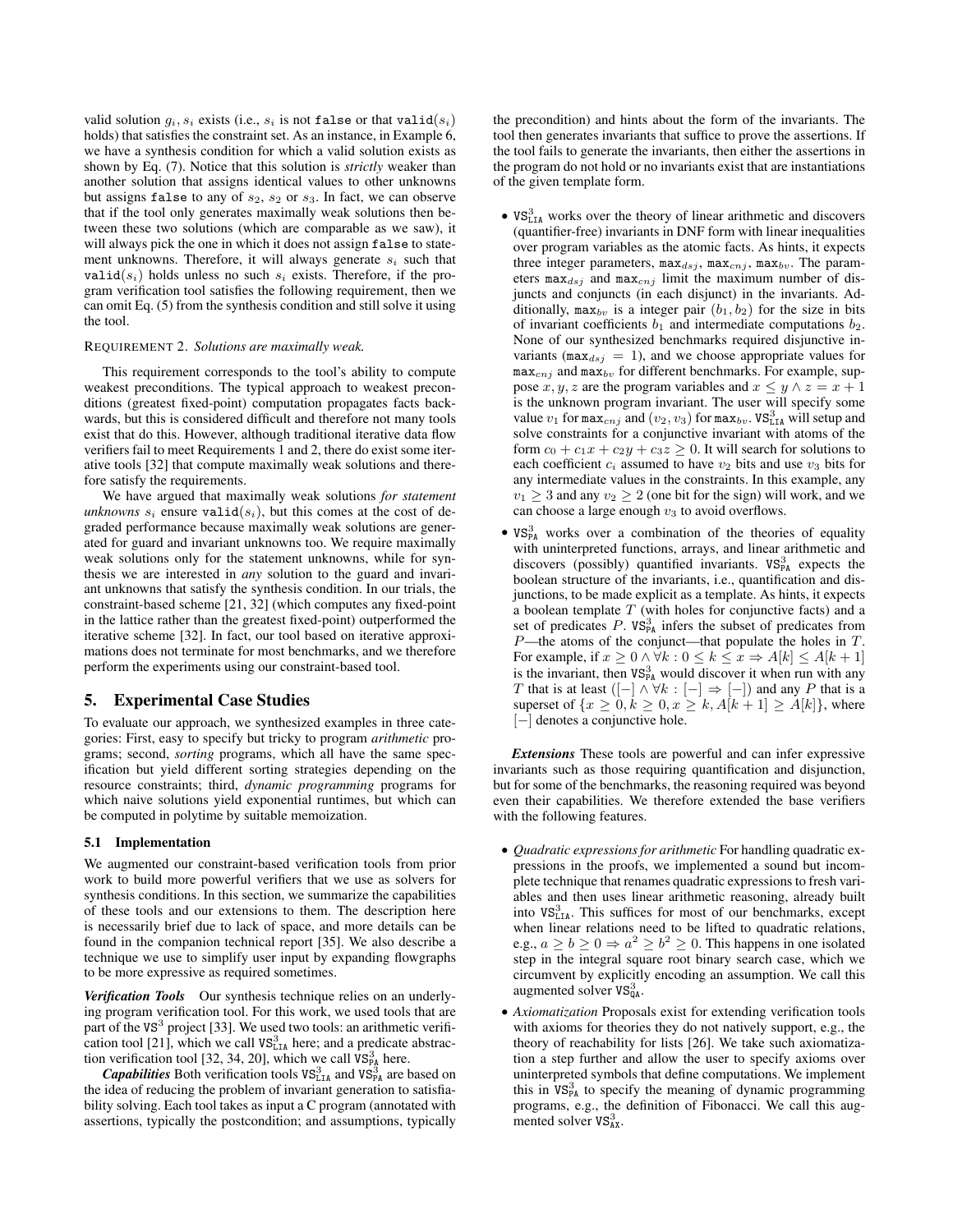| (a)                                                       |                                                                     |
|-----------------------------------------------------------|---------------------------------------------------------------------|
| Strassens(int $a_{ij}, b_{ij}$ ) {                        | (b)                                                                 |
| $v_1$ := $(a_{11}$ + $a_{22})$ $(b_{11}$ + $b_{22})$      | SelSort(int $A  ,n)$ {                                              |
| $v_2:=(a_{21}+a_{22})b_{11}$                              | $i_1 := 0$ :                                                        |
| $v_3$ := $a_{11}(b_{12}-b_{22})$                          | while <sup><math>\tau_1, \varphi_1</math></sup> ( $i_1 < n-1$ )     |
| $v_4$ := $a_{22}(b_{21}-b_{11})$                          | $v_1 := i_1$ ;                                                      |
| $v_5 := (a_{11} + a_{12})b_{22}$                          | $i_2$ : = $i_1$ +1;                                                 |
| $v_6 := (a_{21} - a_{11})(b_{11} + b_{12})$               | while <sup><math>\tau_2,\varphi_2</math></sup> (i <sub>2</sub> < n) |
| $v_7:=(a_{12}-a_{22})(b_{21}+b_{22})$                     | if $(A[i_2] < A[v_1])$                                              |
|                                                           | $v_1 := i_2$ :                                                      |
| $c_{11}$ := $v_1 + v_4 - v_5 + v_7$                       | $i_2$ ++:                                                           |
| $c_{12}$ : = $v_3$ + $v_5$                                | $swap(A[i_1], A[v_1])$ ;                                            |
| $c_{21}$ := $v_2 + v_4$                                   | $i_1 + 1$ :                                                         |
| $c_{22}$ := $v_1 + v_3 - v_2 + v_6$                       | return $A$ ;                                                        |
| return $c_{ij}$ ;                                         |                                                                     |
| $\left\{ \right\}$                                        | Ranking functions:                                                  |
| (c)                                                       | $\varphi_1 : n - i_1 - 2$                                           |
| Fib(int $n$ ) {                                           |                                                                     |
| $v_1 := 0; v_1 := 1; i_1 := 0;$                           | $\varphi_2 : n - i_2 - 1$                                           |
| while <sup><math>\tau, \varphi</math></sup> ( $i_1 < n$ ) | Invariant $\tau_1$ :                                                |
| $v_1 := v_1 + v_2$ ; swap $(v_1, v_2)$ ;                  | $\forall k_1, k_2 : 0 \leq k_1 \leq k_2 \leq n$                     |
| $i_1 + 1$                                                 | $\wedge k_1 \langle i_1 \Rightarrow A[k_1] \leq A[k_2]$             |
| return $v_1$ ;                                            | Invariant $\tau_1$ :                                                |
|                                                           | $i_1 < i_2 \wedge i_1 \leq v_1 < n$                                 |
| Ranking function $\varphi$ :                              | $\forall k_1, k_2 : 0 \leq k_1 \leq k_2 \leq n$                     |
| $x - s$                                                   | $\wedge k_1 \langle i_1 \Rightarrow A   k_1   \langle A   k_2  $    |
|                                                           | $\forall k : i_1 \leq k \leq i_2 \wedge k \geq 0$                   |
| Invariant $\tau$ :                                        | $\Rightarrow$ A v <sub>1</sub>   $\leq$ A[k]                        |
| $v_1 = \text{Fib}(i_1) \wedge v_2 = \text{Fib}(i_1 + 1)$  |                                                                     |

Figure 2. Illustrative examples from each of the domains. (a) Arithmetic: Strassen's Matrix Multiplication (b) Sorting: Selection Sort (c) Dynamic Programming: Fibonacci. For simplifying the presentation, we omit degenerate conditional branches, i.e. true/false guards, We name the loop iteration counters  $L =$  $\{i_1, i_2, \ldots\}$  and the temporary stack variables  $T = \{v_1, v_2, \ldots\}.$ 

Note that these extensions are to facilitate verification and not synthesis. The synthesis solver is exactly the same as the verification tool. Without the extensions most of our benchmarks cannot even be verified, and thus their verification can be seen as an independent contribution.

*Flowgraphs with Init/Final Phases* In practice a fair number of loops have characteristic *initialization* and *finalization* phases that exhibit behavior different from the rest of the loop. In theory, verifiers should be able to infer loop invariants that capture such semantically different phases. However, this requires disjunctive reasoning, which is fairly expensive if at all supported by the verifier. Instead we use an alternate expansion  $\overline{\text{Expand}}^n(T)$  that introduces acyclic fragments for the initialization and finalization if synthesis without them fails. For instance, for Example 1, the the user only needs to specify the flowgraph \*(◦) instead of the more complicated  $\circ; *(\circ); \circ$ . Except for the expansion of loops, Expand<sup>n</sup><sup>(T)</sup> expands all other statements exactly like  $\text{Expand}^n(T)$  does. For loops, it builds an initialization and finalization phase as follows.

Expand<sup>n</sup> (∗(T))=Expand<sup>n</sup> (◦); → *Added initialization* while<sup>τ</sup> (g) {Expand<sup>n</sup> (T);} Expand<sup>n</sup> (◦); → *Added finalization*

# 5.2 Algorithms that use arithmetic

For this category, we pick  $D_{\text{prf}}$  to be quadratic arithmetic and use as our solver the  $VS_{QA}^3$  tool. We chose a set of arithmetic benchmarks with simple-to-state functional specifications but each containing some tricky insight that human programmers may miss.

*Swapping without Temporaries* Consider a program that swaps two integer-valued variables *without* using a temporary. The precondition and postcondition to the program are specified as  $F_{\text{post}} \doteq$  $(x = c_2 \land y = c_1)$  and  $F_{pre} \doteq (x = c_1 \land y = c_2)$ , respectively. We

specify an acyclic flowgraph template  $R_{f1 \text{ow}} \doteq \circ$  and a computaspectry an acyclic how graph template  $R_{\text{comp}} = \emptyset$  and a computation template  $R_{\text{comp}} = \emptyset$  that imposes no constraints. To ensure that non temporaries are used we specify  $R_{\text{stack}} \doteq \emptyset$ . The synthesizer generates various versions of the program, e.g., one being

$$
\texttt{Swap}(\texttt{int } x, y) \{x := x + y; y := x - y; x := x - y; \}
$$

*Strassen's* 2 × 2 *Matrix Multiplication* Consider Strassen's matrix multiplication, which computes the product of two  $n \times n$  matrices in  $\Theta(n^{2.81})$  time instead of  $\Theta(n^3)$ . The key to this algorithm is an acyclic fragment that computes the product of two  $2 \times 2$  input matrices  $\{a_{ij}, b_{ij}\}_{i,j=1,2}$  using 7 multiplications instead of the expected 8. Used recursively, this results in asymptotic savings. We do not attempt to synthesize the full matrix multiplication procedure because it contains no significant insight. Instead, we synthesize the crucial acyclic fragment, which is shown in Figure 2(a). Here the precondition  $F_{\text{pre}}$  is true and the postcondition  $F_{\text{post}}$  is the conjunction of four equalities as (over the outputs  $\{c_{ij}\}_{i,j=1,2}$ ):

$$
\left(\begin{array}{cc} c_{11} & c_{12} \\ c_{21} & c_{22} \end{array}\right) = \left(\begin{array}{cc} a_{11}b_{11} + a_{12}b_{21} & a_{11}b_{12} + a_{12}b_{22} \\ a_{21}b_{11} + a_{22}b_{21} & a_{21}b_{12} + a_{22}b_{22} \end{array}\right)
$$

The synthesizer also generates many alternate versions that are functionally equivalent to Figure 2(a).

As a side note, we also attempted synthesis using 6 multiplications, which failed. This suggests that possibly no asymptotically faster solution exists using simple quadratic computations theoretical results up to  $n^{2.376}$  are known, but use products that cannot be easily be captured in the simple domains considered here.

*Integral Square Root* Consider computing the integral square root  $\lfloor \sqrt{x} \rfloor$  of a positive number x using only linear or quadratic operations. The precondition is  $F_{pre} \doteq x \ge 1$  and the postcondition, involving the output i, is  $F_{\text{post}} = (i-1)^2 \leq x < i^2$ . We provide a single loop flowgraph template  $R_{f,low} \stackrel{\leq}{=} *(\circ)$  and an empty computation template  $R_{\text{comp}} \doteq \emptyset$ . The synthesizer generates different programs depending on the domain constraints and the stack template:

- $R_{\text{stack}} \doteq \{(\text{int}, 0)\}\$  and we allow quadratic expressions in  $D_{\text{exp}}$ ,  $D_{\text{grd}}$ . The synthesized program does a sequential search downwards starting from  $i = x$  by continuously recomputing and checking  $(i - 1)^2$  against x.
- $R_{\text{stack}} \doteq \{(\text{int}, 1)\}\$  and we only allow linear expressions in  $D_{\text{exp}}$ ,  $D_{\text{grd}}$ . The synthesized program does a sequential search but uses the additional local variable rather surprisingly to track the value of  $(i-1)^2$  using only linear updates. The synthesized program is Example 1, from earlier.
- $R_{\text{stack}} \doteq \{(\text{int}, 2)\}\$  and we allow quadratic expressions in  $D_{\text{exp}}$ ,  $D_{\text{erd}}$ . The synthesized program does a binary search for the value of  $i$  and uses the two additional local variables to hold the low and high end of the binary search space. To restrict reasoning to linear arithmetic we model  $m = |(s_1 + s_2)/2|$ as the assumption  $s_1 \leq m \leq s_2$ . Additionally, because of the incompleteness in the handling of quadratic expressions, our solver cannot derive  $(s_2 + 1)^2 \leq s_1^2$  from  $s_2 + 1 \leq s_1$ . Thus we provide the quadratic inequality as another assumption.

*Bresenham's Line Drawing Algorithm* Consider Bresenham's line drawing algorithm, as we discussed in Section 1.1. For efficiency, the algorithm only uses linear updates, which are non-trivial to verify [16] or even understand (let alone discover from scratch).

We specify the precondition  $F_{\text{pre}} \doteq 0 < Y \leq X$ . The postcondition can be written as a quantified assertion outside the loop or as a quantifier-free assertion inside the loop, as mentioned in Section 1.1. We choose to annotate the flowgraph with the simpler quantifier-free  $2|y - (Y/X)x| \le 1$  at the loop header and additionally specify that the loop iterates over  $x = 0$ . X. This simpli-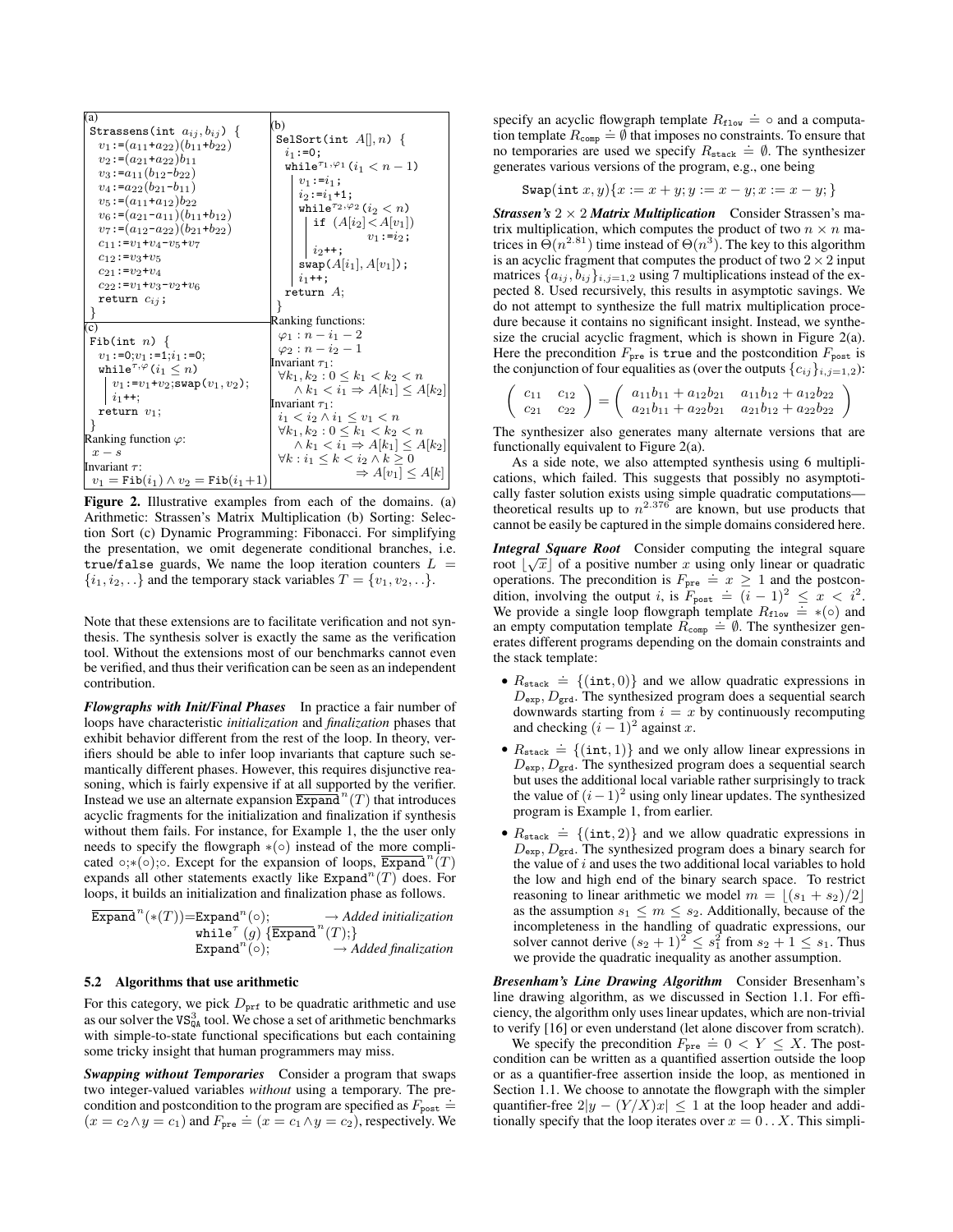fication in the implementation allowed us to use  $VS_{QA}^3$ , which only supports quantifier-free facts.

We specify a single loop flowgraph  $R_{\text{flow}} \doteq *(\circ)$  and empty stack and computation templates  $R_{\text{stack}} = \emptyset$ ,  $R_{\text{comp}} = \emptyset$ . The synthesizer generates multiple versions, one of which is exactly as shown in Figure 1(b) and can be translated to the program in Figure 1(a).

#### 5.3 Sorting Algorithms

For this category, we pick  $D_{\text{prf}}$  to be the theory supported by  $VS_{PA}^3$ , which we use as our solver. The current version of our tool works with a user-supplied set of predicates. We are working on predicate inference techniques—in the style of CEGAR-based model checkers [23]—but for now, we give the tool a candidate set of predicates.

The sortedness specification consists of the precondition  $F_{\text{pre}} \doteq$ The solitances specification consists of the precondition  $F_{\text{pre}} = \text{true}$  and the postcondition  $F_{\text{post}} \doteq \forall k : 0 \leq k < n \Rightarrow A[k] \leq$  $A[k + 1]$ . The full functional specification would also ensure that the output array is a permutation of the input, but verifying—and thus, synthesizing—the full specification is outside the capabilities of most tools today.

We therefore use a mechanism to limit the space of programs to desirable sorting algorithms, while still only using  $F_{\text{post}}$ . We limit  $D_{\text{exp}}$  to those that only involve operations that maintain elements– for example, *swapping* elements or *moving* elements to unoccupied locations. Using this mechanism, we ensure that invalid algorithms (that replicate or lose array elements) are not considered.

*Non-recursive sorting algorithms* Consider comparison-based sorting programs that are composed of nested loops. We specify a sorting programs that are composed or nested loops. We specify a flowgraph template  $R_{\text{flow}} \doteq *(*(\circ))$  and a computation template Rcomp that limits the operations to swapping of array values.

- $R_{\text{stack}} \doteq \emptyset$ : The synthesizer produces two sorting programs that are valid with respect to the scaffold. One corresponds to Bubble Sort and the other is a non-standard version of Insertion Sort. The standard version of Insertion Sort uses a temporary variable to hold the inserted object. Since we do not provide a temporary variable, the synthesized program moves the inserted element by swapping it with its neighbor, while still performing operations similar to Insertion Sort.
- $R_{\text{stack}} \doteq \{(\text{int}, 1)\}\:$ : The synthesizer produces another sorting program that uses the temporary variable to hold an array index. This program corresponds to Selection Sort and is shown in Figure 2(b). Notice the non-trivial invariants and ranking functions that are synthesized alongside for each of the loops.

*Recursive divide-and-conquer sorting* Consider comparisonbased sorting programs that use recursion. We make a few simple modifications to the system to specify recursive programs. First, we introduce a terminal string "®" to the flowgraph template language (Eq. 2), representing a recursive call. Let  $(F_{\text{pre}}(v_{\text{in}}), F_{\text{post}}(v_{\text{out}}))$ denote the functional specification. Then we augment the expansion (Section 3.2) to handle the new flowgraph string as follows:

$$
\texttt{Expand}^n(\circledast) = \texttt{choose}[\texttt{true} \rightarrow s_{\texttt{recv}}]
$$

where  $s_{\text{recur}} = s_{\text{args}} \wedge (F_{\text{pre}}(v_{\text{in}}^{\rightarrow'}) \Rightarrow F_{\text{post}}(v_{\text{out}}^{\rightarrow'})) \wedge s_{\text{ret}}$  sets values to the arguments of the recursive call (using  $s_{\text{args}}$ ), assumes the effect of the recursive call (using  $F_{\text{pre}}(v_{\text{in}}^{\dagger'}) \Rightarrow F_{\text{post}}(v_{\text{out}}^{\dagger''})$ , with the input arguments renamed to  $v_{in}^2$  and the return variables renamed to  $v_{\text{out}}^{\rightarrow}$ ") and lastly, outputs the returned values into program variables (using  $s_{\text{ret}}$ ). The statements  $s_{\text{args}}, s_{\text{ret}}$  take the form:

$$
\begin{array}{lcl} s_{\text{args}} & = & \bigwedge_i x_i = e_i & \text{where } x_i \in v_{\text{in}}^{\prec}, e_i \in D_{\text{exp}}|_{\text{Vars}} \\ s_{\text{ret}} & = & \bigwedge_i x_i = e_i & \text{where } x_i \in \text{Vars}, e_i \in D_{\text{exp}}|_{v_{\text{out}}^{\prec}} \end{array}
$$

Here Vars denote the variables of the procedure (the input, output and local stack variables). We also tweak the statement concretization function (Section 4) to output a recursive call statement rec:

$$
\texttt{Stmt}(F_{\texttt{pre}}(\vec{v_{\texttt{in}}}')\!\Rightarrow\! F_{\texttt{post}}(\vec{v_{\texttt{out}}}''))\!=\!\vec{v_{\texttt{out}}}'':=\texttt{rec}(\vec{v_{\texttt{in}}}')
$$

We specify a computation template that allows only swapping or moving of elements. We then try different values of the flowgraph and stack templates:

- $R_{\text{flow}} \doteq \textcircled{\textcircled{\textcirc}}, \textcircled{\textcircled{\textcirc}}$  (two recursive calls followed by an acyclic  $F_{\text{tflow}} = \mathcal{B}, \mathcal{B}, \mathcal{C}$  (two recursive cans followed by an acyclic fragment) and  $R_{\text{stack}} = \emptyset$ . The synthesizer produces a program that recursively sorts subparts and then combines the results. This corresponds to Merge Sort.
- $R_{\text{flow}} = \circ$ ; $\circledast$ ; $\circledast$  (an acyclic fragment followed by two recursive  $R_{\text{tflow}} = 0.60$ ,  $\omega$  (an acyclic haghlent followed by two recursive calls) and  $R_{\text{stack}} = \{(\text{int}, 1)\}\$ : The synthesizer produces a program that partitions the elements and then recursively sorts the subparts. This corresponds to Quick Sort.

## 5.4 Dynamic Programming Algorithms

For this category, we pick  $D_{\text{prf}}$  to be the theory supported by  $\text{VS}^3_{\text{AX}}$ , which we use as our solver. As in the previous section, since our tool does not currently infer predicates, we give it a candidate set. We choose all the textbook dynamic programming examples [8] and attempt to synthesize them from their functional specifications.

The first hurdle (even for verification) for these algorithms is that the meaning of the computation is not easily specified. To address this issue, we need support for axioms, which are typically recursive definitions.

*Definitional Axioms* The verification tool allows the user to define the meaning of a computation as an uninterpreted symbol, with (recursive) quantified facts defining the semantics of the symbol axiomatically. For example, the semantics of Fibonacci are defined in terms of the symbol Fib and the three axioms:

$$
Fib(0) = 0 \land Fib(1) = 1
$$
  

$$
\forall k : k \ge 0 \Rightarrow Fib(k+2) = Fib(k+1) + Fib(k)
$$

The tool passes the given symbol and its definitional axioms to the underlying theorem prover  $(Z3 [10])$ , which assumes the axioms before every theorem proving query. With this interpretation of the symbol Fib known to the theorem prover, the verifier can now pose theorem proving queries involving the symbol Fib. For instance, the iterative program for Fibonacci maintains an invariant of the form  $x = \text{Fib}(i)$ , which the verifier can now infer. This allows the tool to verify dynamic programming programs that are typically iterative, relating them to the recursive definitional axioms.

Even with verification in place, automatic synthesis of these programs involves three non-trivial tasks for the synthesizer. First, the synthesizer needs to automatically discover a strategy for translating the recursion (in the functional specification) to *nonrecursive iteration* (for the actual computation). The functional specifications do not contain this information, e.g., in the specification for Fibonacci above, the iteration strategy for the computation is not evident. Second, the synthesizer needs to take the (nondirectional) equalities in the specifications and *impose directionality* such that elements are computed in the right order. For example, for Fibonacci the synthesizer needs to automatically discover that  $\text{Fib}(k)$  and  $\text{Fib}(k + 1)$  should be computed before  $\text{Fib}(k + 2)$ . Third, the synthesizer needs to discover an *efficient memoization* strategy for only those results needed for future computations, to fit the computation in the space provided—which is one of the benefits of dynamic programming algorithms. For example, Fibonacci can be computed using only two additional memory locations by suitable memoization. Fortunately, just by specifying the resource constraints and using our proof-theoretic approach the synthesizer is able to perform these tasks and synthesize dynamic programming algorithms from their recursive functional specifications.

Also, as in the case of sorting, we want to disallow completely arbitrary computations. In sorting, we could uniformly restrict the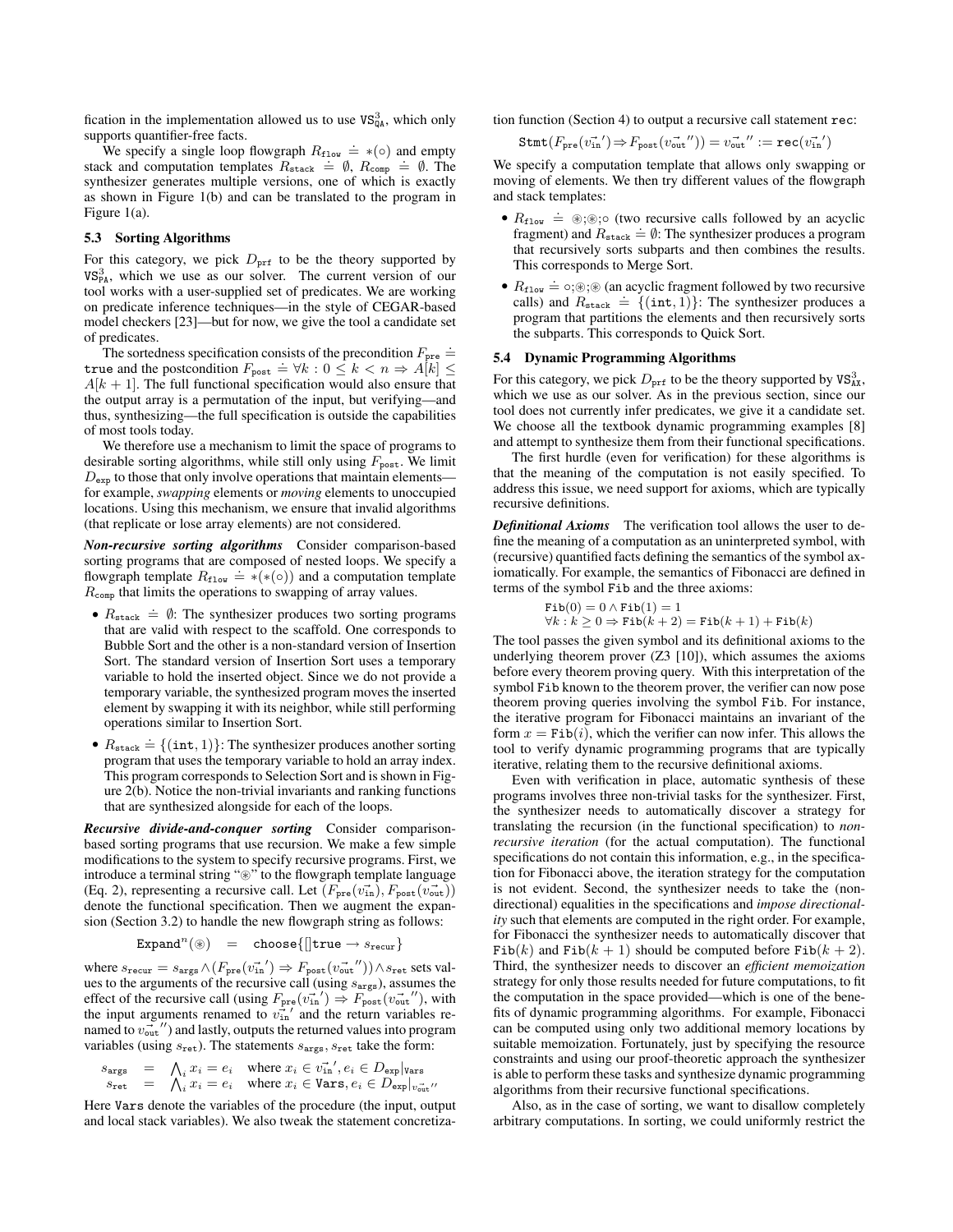expression language to only swap and move operations. For dynamic programming, the specification of the operations is problemspecific. For instance, for shortest path, we only want to allow the path matrix updates that correspond to valid paths, e.g., disallow arbitrary multiplication of path weights.  $R_{\text{comp}}$  specifies these constraints by only permitting updates through certain predicates.

Dynamic programming solutions typically have an initialization phase (init-loop) and then a phase (work-loop) that fills the appropriate entries in the table. Therefore, we chose a  $R_{\text{flow}}$  with an initloop  $(*( \circ ) )$  followed by a work-loop.

By specifying a flowgraph template  $R_{f1ow} \doteq \ast(\circ); \ast(\circ)$  and a stack template with no additional variables (except for the case of Fibonacci, where the synthesizer required  $R_{\text{stack}} \doteq {\text{(int, 2)}}$ , we were able to synthesize the following four examples:

*Fibonacci* Consider computing the nth Fibonacci number from the functional specification as above. Our synthesizer generates a program that memoizes the solutions to the two subproblems  $\text{Fib}(i_1)$  and  $\text{Fib}(i_1 + 1)$  in the  $i_1$ th iteration. It maintains a sliding window for the two subproblems and stores their solutions in the two additional stack variables. The synthesized program along with its invariant and ranking function is shown in Figure 2(c).

*Checkerboard* Consider computing the least-cost path in a rectangular grid (with costs at each grid location), from the bottom row to the top row. The functional specification states the path cost for a grid location in terms of the path costs for possible previous locations (i.e., below left, below or below right). Our synthesizer generates a program that finds the minimum cost paths.

*Longest Common Subsequence (LCS)* Consider computing the longest common substring that appears in the same order in two given input strings (as arrays of characters). The recursive functional specification relates the cost of a substring against the cost of substrings with one fewer character. Our synthesizer generates a program for LCS.

*Single Source Shortest Path* Consider computing the least-cost path from a designated source to all other nodes where the weight of edges is given given as a cost function for each source and destination pair. The recursive functional specification states the cost structure for all nodes in terms of the cost structure of all nodes if one fewer hop is allowed. Our synthesizer generates a program for the single source shortest path problem.

For the following two examples, synthesis failed with the simpler work-loop, but we synthesize the examples by specifying a flowgraph template  $*(\circ);*(*(\circ))$  and no additional stack variables:

*All-pairs Shortest Path* Consider computing all-pairs shortest paths using a recursive functional specification similar to the one we used for single source shortest path. Our synthesizer times out for this example. We therefore attempt synthesis by (i) specifying the acyclic fragments and synthesizing the guards, and (ii) specifying the guards and synthesizing the acyclic fragments. In each case, our synthesizer generates the other component, corresponding to Floyd-Warshall's algorithm.

*Matrix Chain Multiply* Consider computing the optimal way to multiply a matrix chain. Depending on the bracketing, the total number of multiplications varies. We wish to find the bracketing that minimizes the number of multiplications. E.g., if we use the simple  $n^3$  multiplication for two matrices, then  $A_{10\times100}B_{100\times1}C_{1\times50}$ can either takes 1,500 multiplications for  $(AB)C$  or 55,000 multiplications for  $A(BC)$ . The functional specification defines the cost of multiplying a particular chain of matrices in terms of the cost of a chain with one fewer element. Our synthesizer generates a program that computes the optimal matrix bracketing.

| Benchmark            | $max_{cn,i}$ | max <sub>h</sub> | Assumes |
|----------------------|--------------|------------------|---------|
| Swap two             |              | 2, 6             |         |
| Strassen's           |              | 2, 6             |         |
| Sqrt (linear search) |              | 2, 6             |         |
| Sqrt (binary search) |              | 2,8              |         |
| Bresenham's          |              |                  |         |

**Table 1.** Parameters used for synthesis using  $VS_{QA}^3$ . For each benchmark, we list the maximum number of conjuncts in any invariant  $(\max_{cnj})$  and bit vector sizes ( $\max_{bv}$ , for constants and for bitblasting), respectively. The last column lists any assumes we manually specified.

|                          | Number of |            |           |
|--------------------------|-----------|------------|-----------|
| <b>Benchmark</b>         | Defn.     | Templates, | Annot. or |
|                          | Axioms    | Predicates | Assumes   |
| <b>Bubble Sort</b>       | $\theta$  | 3, 17      |           |
| <b>Insertion Sort</b>    |           | 3, 16      |           |
| Selection Sort           |           | 3, 20      |           |
| Merge Sort               |           | 4, 16      |           |
| <b>Ouick Sort</b>        |           | 3, 15      |           |
| Fibonacci                | 3         | 1.12       |           |
| Checkerboard             | 5         | 2, 8       |           |
| Longest Common Subseq.   | 6         | 2, 13      |           |
| Matrix Chain Multiply    |           | 2, 18      |           |
| Single-Src Shortest Path | 3         | 3, 16      |           |
| All-pairs Shortest Path  | 10        | 4, 19      |           |

**Table 2.** Parameters used for synthesis using  $VS_{AX}^3$ . For each benchmark, we list the number of definitional axioms required to specify the meaning of the computation. Additionally, we list the number of invariant templates and size of predicate set given to  $VS_{AX}^3$ . The last column lists any annotations or assumes we manually specified.

#### 5.5 Performance

*Parameters for*  $VS_{QA}^3$  *and*  $VS_{AX}^3$  *Table 1 lists the parameters re*quired to run  $VS_{QA}^{3}$  over our arithmetic benchmarks. The second column lists the maximum number of conjuncts  $(\max_{cnj})$  expected in each invariant. The third column lists the bit vector sizes ( $\max_{bv}$ ) used for invariant coefficients and intermediate values. The last column lists the assumptions we manually provided.

We guessed reasonable values for  $max_{cnj}$  for the programs with loops. We started with a small value and iteratively increased it if synthesis failed. For the bit-vector sizes, we choose two bits for the coefficients since we were not expecting large coefficients in the invariants. We then chose reasonable values (5–8) for the bitvector size for intermediate computations. There was only one case, square root using binary search, where we had to specify a manual assertion, as discussed earlier. In all, little user effort was required.

Table 2 lists the parameters required to run  $VS_{AX}^3$  over our sorting and dynamic programming benchmarks. The second column lists the number of definitional axioms required for specifying the meaning of the computation and are required even for verification. The third column lists the number of templates and predicates used. The last column lists the number of annotations or assumptions that were manually provided.

The templates contain conjunctive holes and explicit quantification and disjunction. For each benchmark, there is one quantifierfree, disjunction-less, template and the remaining are universally quantified with a form almost identical to the postcondition, and therefore easy to write out. All invariants are conjunctions of the templates with their holes instantiated with a subset (conjunction) of the predicate set. The predicates are atomic relations between linear and array expression over program variables and constants. We specify a suitable predicate set for each benchmark. We start with a candidate set and then iteratively added predicates when syn-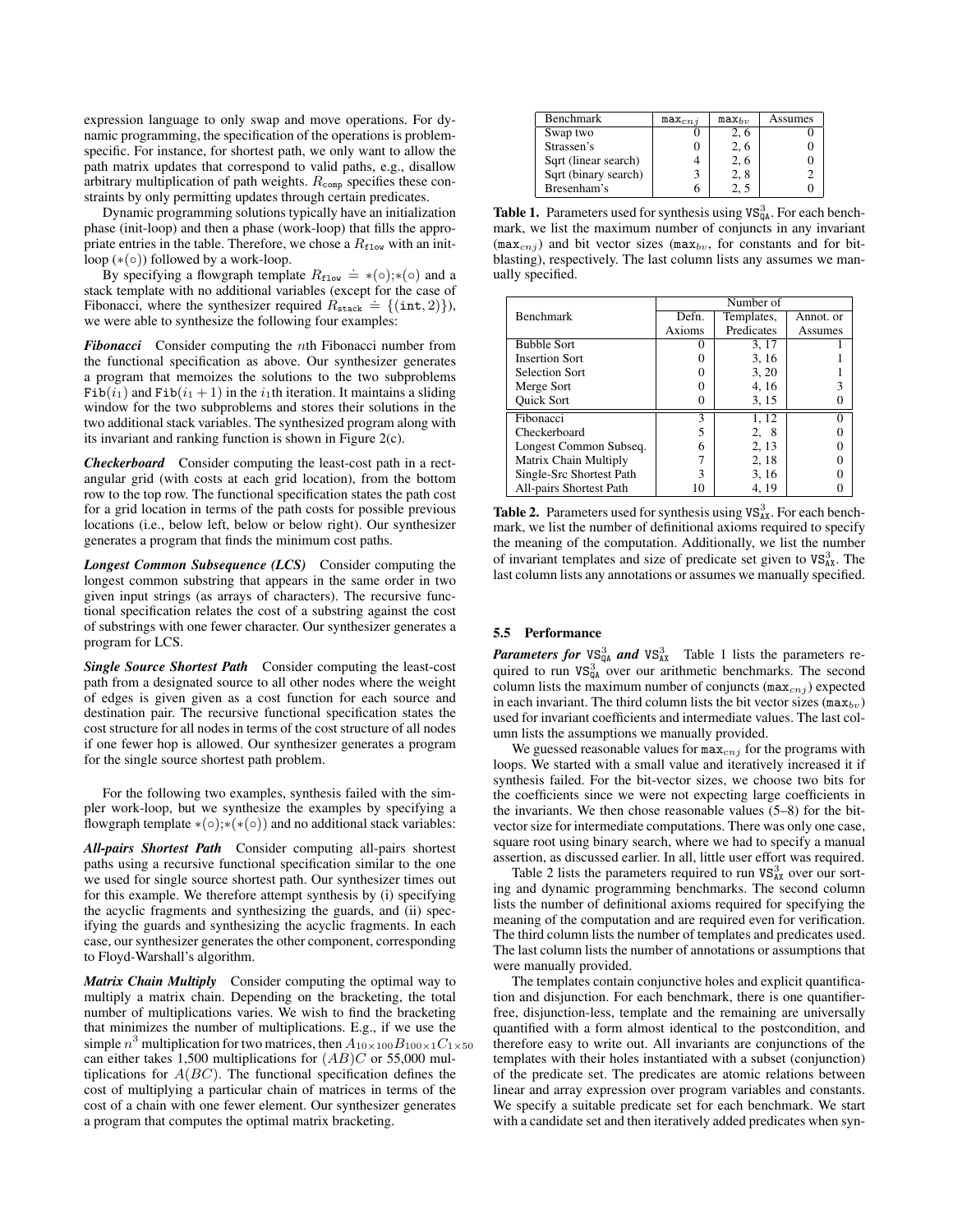|                                 | <b>Benchmark</b>                     | Verif. | Synthesis                     | Ratio                 |
|---------------------------------|--------------------------------------|--------|-------------------------------|-----------------------|
|                                 | Swap two                             | 0.11   | 0.12                          | 1.09                  |
| $(VS_{QA}^3)$                   | Strassen's                           | 0.11   | 4.98                          | 45.27                 |
|                                 | Sqrt (linear search)                 | 0.84   | 9.96                          | 11.86                 |
| Arith.                          | Sqrt (binary search)                 | 0.63   | 1.83                          | 2.90                  |
|                                 | Bresenham's                          | 166.54 | 9658.52                       | 58.00                 |
|                                 | <b>Bubble Sort</b>                   | 1.27   | 3.19                          | 2.51                  |
| $(\mathsf{VS}_{\mathsf{PA}}^3)$ | <b>Insertion Sort</b>                | 2.49   | 5.41                          | 2.17                  |
|                                 | Selection Sort                       | 23.77  | 164.57                        | 6.92                  |
| Sorting (                       | Merge Sort                           | 18.86  | 50.00                         | 2.65                  |
|                                 | <b>Ouick Sort</b>                    | 1.74   | 160.57                        | 92.28                 |
| $(V_{AA}^3)$                    | Fibonacci                            | 0.37   | 5.90                          | 15.95                 |
|                                 | Checkerboard                         | 0.39   | 0.96                          | 2.46                  |
|                                 | Longest Common Subseq.               | 0.53   | 14.23                         | 26.85                 |
|                                 | Matrix Chain Multiply                | 6.85   | 88.35                         | 12.90                 |
|                                 | Single-Src Shortest Path             | 46.58  | 124.01                        | 2.66                  |
| Dynamic Prog.                   | All-pairs Shortest Path <sup>1</sup> | 112.28 | $(i)$ 226.71<br>$(ii)$ 750.11 | (i) 2.02<br>(ii) 6.68 |

Table 3. (a) Arithmetic (b) Sorting (c) Dynamic Programming. For each category, we indicate the tool used both for verification and synthesis. For each benchmark, we indicate the time in seconds to solve the verification conditions and the synthesis conditions, and the slowdown for synthesis compared to verification.

thesis failed. We needed at most 20 predicates, which were easily found for each benchmark. In the interest of space, we omit the exact templates and predicates used for each benchmark, but they can be found in the companion technical report [35]. For each of the sorting programs with a nested loop structure (Bubble, Insertion and Selection Sort), the outer loop invariant is redundant given the inner loop invariant. Therefore, we tag the outer loop—the one annotation each case—and the solver does not to attempt to generate its invariant, improving performance. For Merge Sort, synthesis fails unless we reduce the search space by manually specifying three simple quantifier-free atomic facts of the invariant. In all, little user effort was required.

*Runtimes* Table 3 presents the performance of a constraint-based synthesizer over arithmetic, sorting and dynamic programming benchmarks using the parameters from Tables 1 and 2. All runtimes are median of three runs, measured in seconds. We measure the time for verification and the time for synthesis using the same tool. The total synthesis time varies between 0.12–9658.52 seconds, depending on the difficulty of the benchmark, with a median runtime of 14.23 seconds. The factor slowdown for synthesis varies between 1.09–92.28 with a median of 6.68.

The benchmarks we used are considered difficult even for verification. Consequently the low average runtimes for proof-theoretic synthesis are encouraging. Also, the slowdown for synthesis compared to verification is acceptable, and shows that we can indeed exploit the advances in verification to our advantage for synthesis.

#### 5.6 Limitations and Future Work

Our synthesis system borrows the limitations of the underlying verifiers. Specifically, we added assumptions for two cases, binary search square root and merge sort, to compensate for the incomplete handling of quadratic expressions by  $VS_{QA}^3$  and inefficiency of  $VS_{AX}^3$ , respectively. Similarly, we have to specify a set of candidate predicates for  $VS_{AX}^{3}$ —an overhead that can be alleviated using predicate inference techniques. For our experiments, this meant that at times, our guesses were not sufficient, and synthesis only succeeded after a first few failed attempts which were used to iteratively refine the set of predicates, akin to a manual run of CE-

GAR [4]. Aside from these avoidable incompleteness issues of verifiers, there are two major concerns for any synthesis system, namely *scalability* and *relevance*.

*Scalability* The synthesis conditions we generate are tractable for current solvers, even though these benchmarks are considered some of the most difficult even to verify. Yet, the synthesis conditions are not trivial, as illustrated by the need to annotate three of the sorting benchmarks to omit invariants for their outer loops. With the current system we expect to be able to synthesize programs that have more lines of code, but for which the reasoning involved is not as complicated as in our benchmarks. But to synthesize programs that are larger *and* involve more complicated reasoning, more efficient verifiers are needed.

*Relevance* Any solution to the synthesis conditions is a valid terminating program that satisfies the scaffold specification. But there may be multiple valid ones that may differ, for instance, in cache behavior, runtime performance, or readability. Currently, we do not prioritize the synthesized programs in any manner, but for completeness we let the solver enumerate solutions. To get another solution, we assert the negation of a solution generated in a step and iteratively ask for the next solution. Notice though that the synthesis times reported in Table 3 are for generating the first of those solutions. We envision that in the future, we can either augment synthesis conditions with constraints about relevance or use a postprocessing step to prioritize and pick relevant solutions from those enumerated.

# 6. Related Work

*Proof-theoretic program synthesis* Dijkstra [14], Gries [18] and Wirth [38] advocated that programmers write program that are correct-by-construction by manually developing the proof of correctness alongside the program. Because techniques for efficient invariant inference were unavailable in the past, synthesis was considered intractable [12]. Recently, scheme-guided synthesis [17] has been proposed but specialized to the arithmetic domain [5]. Categorizations of approaches as constructive/deductive synthesis, schema-guided synthesis and inductive synthesis are presented in a recent survey [1]. Our approach can be seen as midway between constructive/deductive synthesis and schema-guided synthesis. Some researchers proposed heuristic techniques for automation, but they cater to a very limited schematic of programs are limited in their applicability [15]. In this paper, we have shown that verification has reached a point where *automatic* synthesis is feasible.

*Extracting program from proofs* The semantics of program loops is related to mathematical induction. There, an inductive proof of the theorem induced by a program specification can be used to extract a program [27]. Using significant human input, theorems proved interactively in the Coq have a computational analog that can be extracted [2]. The difficulty is that the theorem is of the whole program, and proves that an output exists for the specification. Such a theorem is much more difficult than the simple theorem proving queries generated by the verification tool.

*Sketching* Instead of a declarative specification of the desired computation as we use, combinatorial sketching [29, 30, 31] uses an unoptimized program as the specification. A model checker eliminates invalid candidate programs that the synthesizer generates. Loops are handled in a novel but incomplete manner, by unrolling, or by using a predefined skeleton, or by using domain specific loop finitization tricks [29] that are not applicable when synthesizing true unbounded loops (which our approach synthesizes naturally using safety and liveness constraints). Sketching does not

<sup>&</sup>lt;sup>1</sup> These timings are for separately (i) synthesizing the loop guards, and for (ii) synthesizing the acyclic fragments.